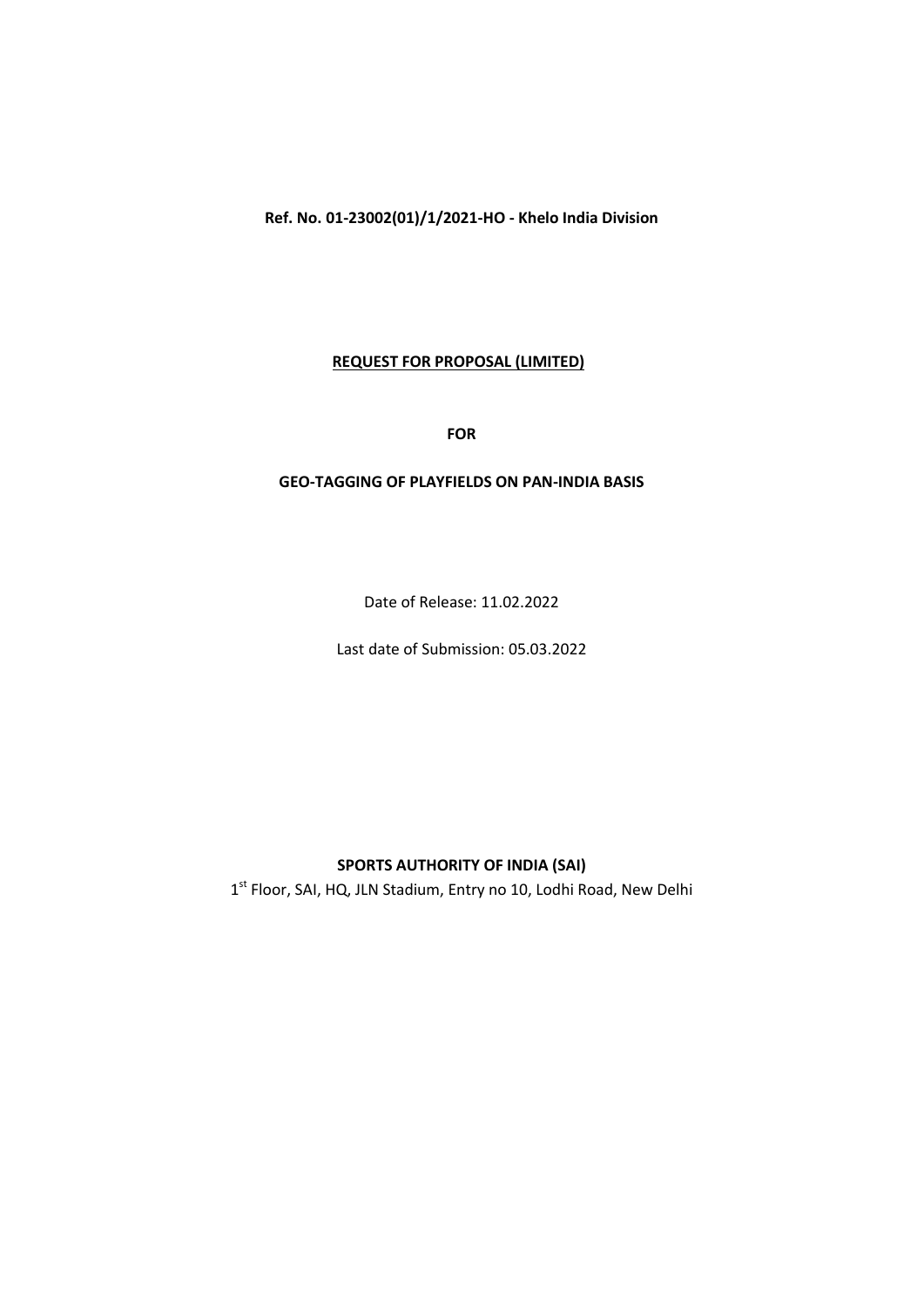# **Contents**

| 1.             |           |  |
|----------------|-----------|--|
| 2.             |           |  |
| 3.             |           |  |
| 4.             |           |  |
| 5.             |           |  |
| 6.             |           |  |
| А.             |           |  |
| В.             |           |  |
| $\mathsf{C}$ . |           |  |
| D.             |           |  |
| E.             |           |  |
| F.,            |           |  |
|                |           |  |
|                |           |  |
|                |           |  |
|                |           |  |
|                | А.        |  |
|                | <b>B.</b> |  |
|                |           |  |
| D.             |           |  |
| E.             |           |  |
| F.             |           |  |
| G.             |           |  |
|                |           |  |
|                |           |  |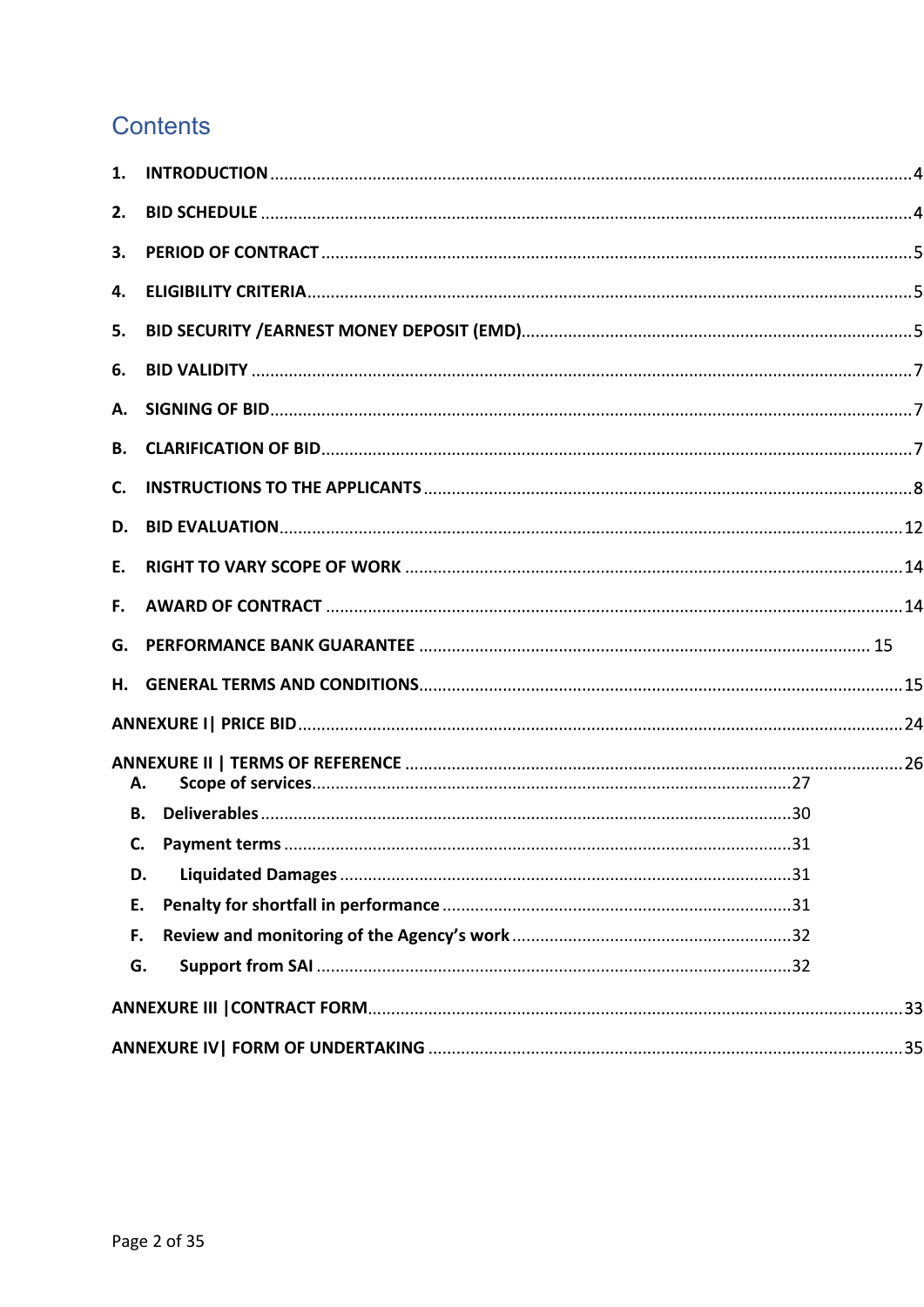#### DISCLAIMER

1. The information's contained in this Request for Proposal Document (hereinafter known as "RFP Document") or subsequently provided to Bidder/s in documentary form by or on behalf of Sports Authority of India (reffered as "SAI"hereinafter) or any of their representatives, employees or advisors (collectively referred to as "Representatives"), is provided to Bidder(s) on the terms and conditions set out in this RFP Document and any other terms and conditions subject to which such information is provided hereinafter.

2. This RFP Document is nor an agreement neither is an offer or invitation by SAI and/or its Representative(s) to any party other than the entities, who are qualified to submit their Proposal ("Bid"). The purpose of this RFP Document is to provide the Bidder with information's to assist the formulation of their Proposal. This RFP Document does not purport to contain all the information each Bidder may require. This RFP Document may not be appropriate for all persons, and it is not possible for SAI and/or its Representatives to consider the investment objectives, financial situation and particular needs of each party who reads or uses this RFP Document. Each Bidder should conduct their own investigations and analysis and should check the accuracy, reliability and completeness of the information's in this RFP Document and wherever necessary, obtain independent advice from appropriate sources.

3. SAI and/or its Representatives make no representation or warranty and shall not incur any liability under any law, statute, rules or regulations as to the accuracy, reliability or completeness of the RFP Document.

4. SAI and/or its Representatives may in their absolute discretion, but without being under any obligation to do so, update, amend or supplement the information's in this RFP Document.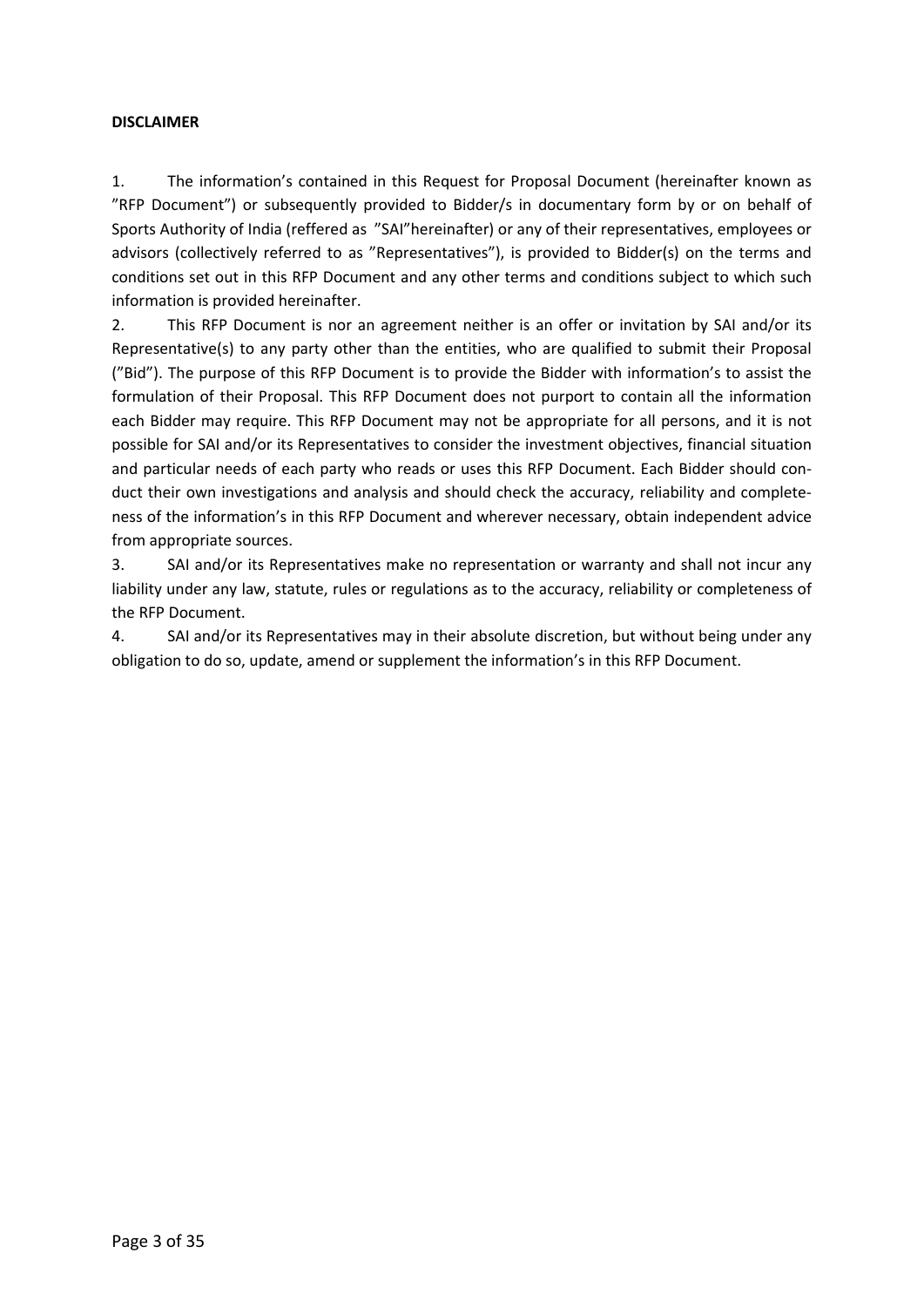#### GEO-TAGGING OF PLAYFIELDS

#### 1. INTRODUCTION

This RFP is in continuation to the Request for Empanelment (RFE) document for "Empanelment of Agencies to execute Geo-Tagging of various playfields, field assessment, certification and similar works for SAI (Sports Authority of India) on Pan-India Basis" dated 11.06.2020 and the subsequent empanelment of the agencies. The terms and conditions mentioned in the RFE are to be read along with this RFP. SAI, through this RFP, desires to execute geotagging and survey of approximately 75,000 playfields across India.

This Request for Proposal (RFP) Document provides the relevant information as well as instructions to assist the prospective bidders ("Bidder") in preparation and submission of Bids. It also includes the modes and procedures to be adopted by SAI for receipt and opening as well as scrutiny and evaluation of Bids and subsequent conclusion of Contract.

Before formulating the Bid and submitting the same to SAI, the Bidder should carefully read and examine all the terms, conditions, instructions etc. contained in the Bidding Documents. Failure to provide and/or comply with the requisiteinformation's, instructions etc. incorporated in these Bidding Documents may result in rejection of its Bid.

#### 2. BID SCHEDULE

| Date of Release                        | 11.02.2022                                                                                                                                                  |
|----------------------------------------|-------------------------------------------------------------------------------------------------------------------------------------------------------------|
| Last date for queries / clarifications | 21.02.2022 at 11:00 AM                                                                                                                                      |
| Pre-Bid Conference (Video Conference)  | 21.02.2022 at 11:30 AM<br>https://us02web.zoom.us/j/8420<br>8598186?pwd=OXUrTFYyRkV<br>DZjdUYlFWeno5cXpVdz09<br>Meeting ID: 842 0859 8186<br>Passcode: 1234 |
| <b>Bid Submission start date</b>       | 25.02.2022 at 9:00 AM                                                                                                                                       |
| Bid submission end date and time       | 05.03.2022 at 11:00 AM                                                                                                                                      |
| Opening of Technical Bid               | 07.03.2021 at 11:30 AM                                                                                                                                      |
| Presentation                           | To be notified later                                                                                                                                        |
| <b>Opening of Financial Bid</b>        | To be notified later                                                                                                                                        |

The Bid Schedule are as follows: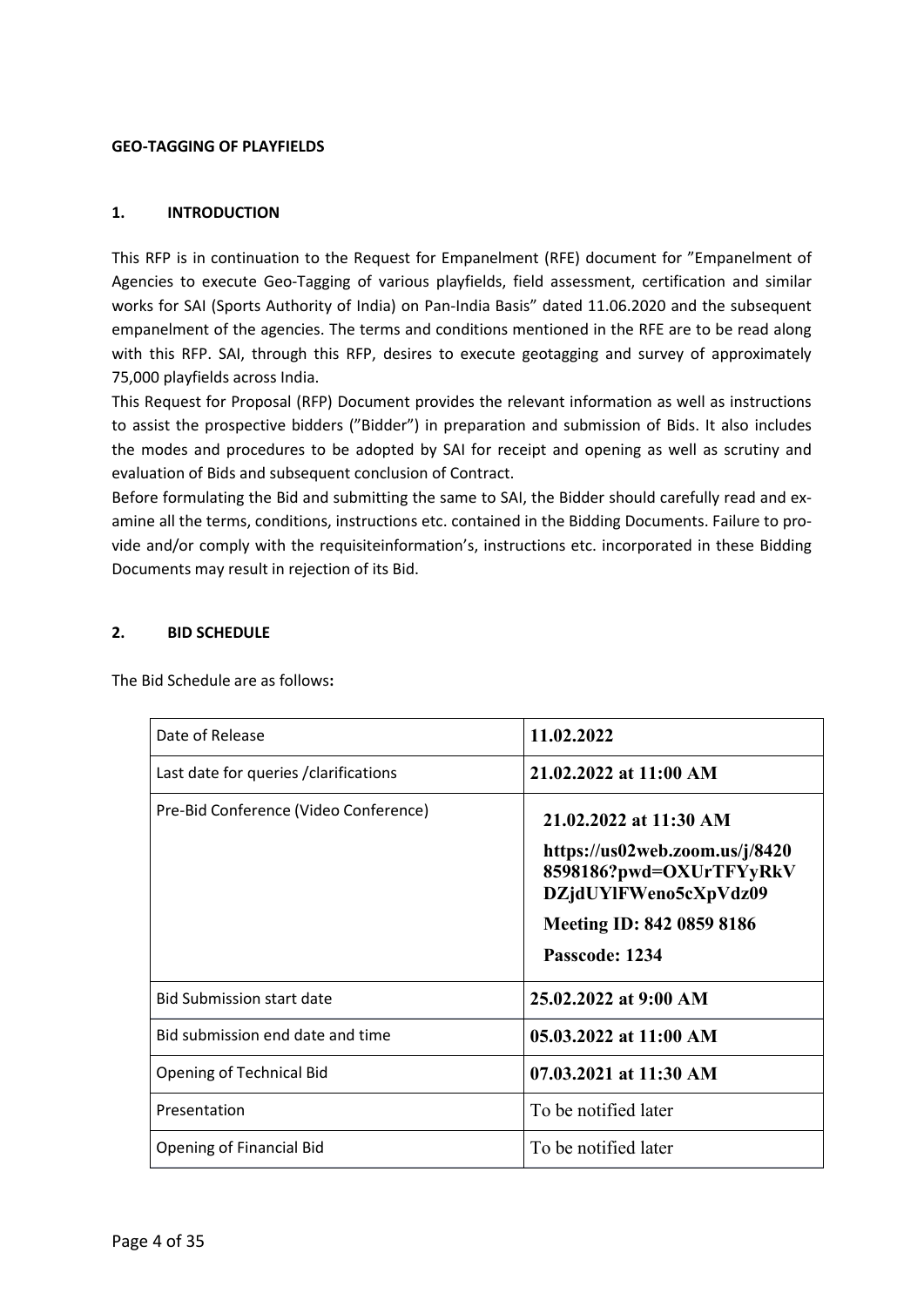SAI reserves the right to vary or discontinue the process or any part thereof at its absolute discretion at any point of time.

#### 3. PERIOD OF CONTRACT

The tenure of the agency shall be limited to the period of 02 years or mapping of 75,000 Field of Play (FOPs) whichever is earlier.

Note - The number of FOPs assessed across India may be increased by a maximum of 25% within the overall cost of the tender but not beyond the period of 02 years as mentioned above, without any change in Unit Price and other terms and conditions.

#### 4. ELIGIBILITY CRITERIA

This is a limited RFP floated for the participation of following Survey and Geotagging Agencies that have been Empanelled by SAI:

- (i) CE INFO SYSTEMS PRIVATE LIMITED
- (ii) CYBERSWIFT INFOTECH PRIVATE LIMITED
- (iii) GEOSTAT INFORMATICS INDIA PRIVATE LIMITED
- (iv) GIS CONSORTIUM INDIA PVT. LTD
- (v) HINDUSTAN THOMPSON ASSOCIATES PVT. LTD.
- (vi) IPSOS
- (vii) KARVY DATA MANAGEMENT SERVICE LIMITED
- (viii) KARVY INSIGHTS LIMITED
- (ix) MARKET XCEL DATA MATRIX PVT. LTD
- (x) NIELSEN INDIA PRIVATE LIMITED
- (xi) QUALITY AUSTRIA CENTRAL ASIA PRIVATE LIMITED
- (xii) QUALITY COUNCIL OF INDIA
- (xiii) SEQUOIA FITNESS AND SPORTS TECHNOLOGY PRIVATE LIMITED
- (xiv) TOTAL BUSINESS SOLUTIONS INDIA PVT LTD

# 5. BID SECURITY /EARNEST MONEY DEPOSIT (EMD)

1. The bidders shall furnish along with its bid, Bid Security/Earnest Money Deposit (EMD) for an amount of Rs 1,70,000/-in case financial rates are quoted against one package. If financial rates are quoted for more than one package, the bidders shall furnish Bid Security/Earnest Money Deposit (EMD) for an amount of Rs 3,50,000/-The same is calculated based on 02 packages since maximum 02 packages can be awarded to one agency.The estimated cost of the RFP is 5 Cr.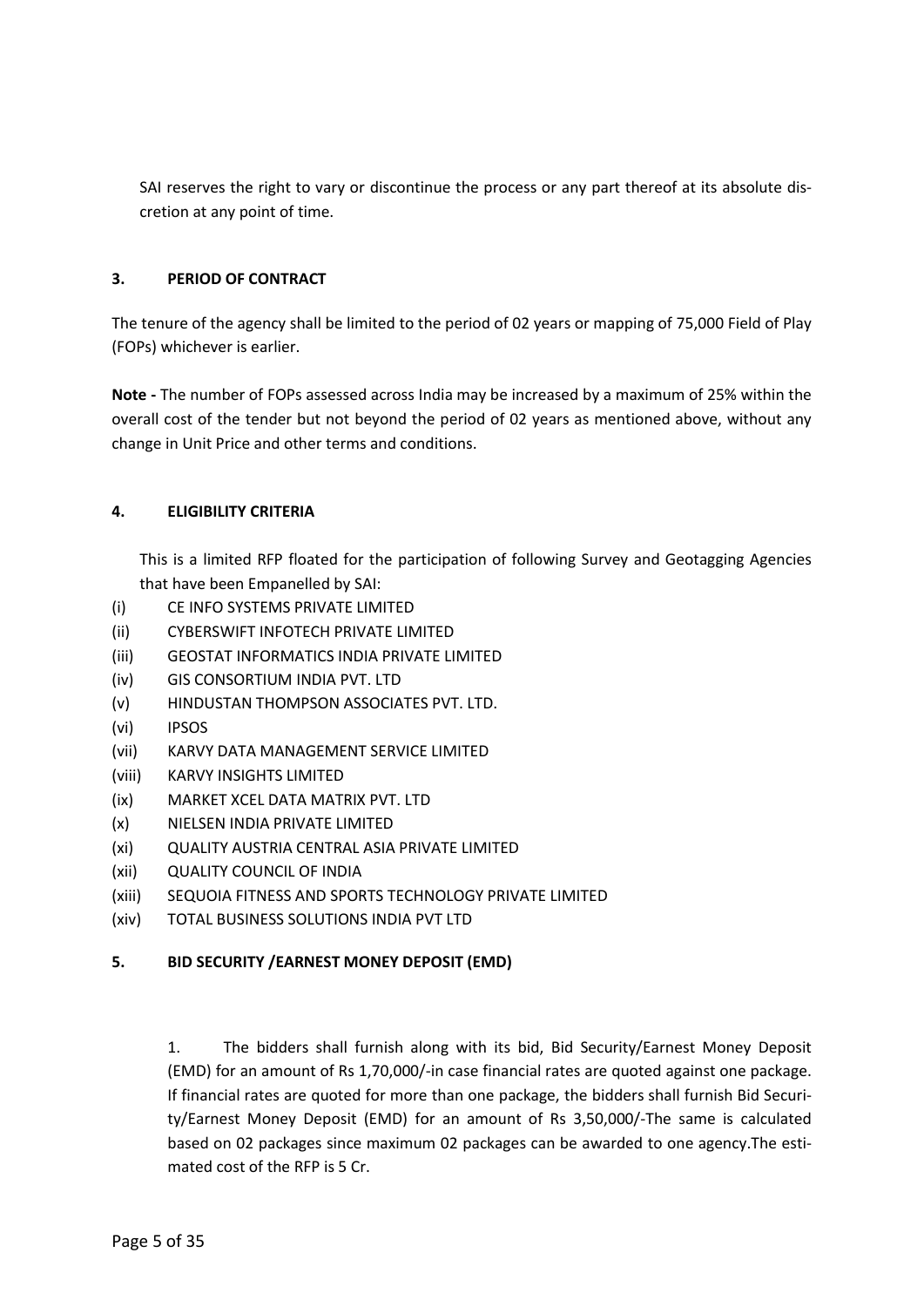2. The Bid Security is required to protect the interest of SAI against the risk of the Bidder's unwarranted conduct as amplified under subsequent sections below. Non-submission of bid security will be considered as major deviation. Bid for the project without Bid Security shall not be considered.

3. Bid security must be submitted to SAI before the bid submission end date and time as prescribed in the Bid Schedule in clause 2 above.

4. As perthe Notification of Government of India, in case, if the Bidder falls in the category of exemption of Bid Security, the Bidder should furnish the relevant Notification along with required documents like valid Registration Certificate along with all other relevant documents. If no such notification or Registration Certificate along with relevant documents is furnished along with the bid, the bid shall be treated as un-responsive and shall be summarily ignored without any further reference.

- 5. The Bid Security shall be furnished in one of the following forms:
- a. Account Payee Demand Draft
- b. Banker's cheque
- c. Fixed Deposit (FDR)
- d. Bank Guarantee from any of the Commercial Banks

e. Insurance Surety Bonds as per OM No. F.1/1/2022- PPD Ministry of Finance, Department of Expenditure, Procurement Policy Division dated 02.02.2022.

f. Any online acceptable method (NEFT/RTGS) as per the following details (the bidder has to submit a copy of UTR No. in case the transaction is done by this method);

A/C NAME :SECRETARY, SAI (KHELO INDIA)

A/C NO. : 108510100037232

BANK NAME :ANDHRA BANK

BANK BRANCH : J L N STADIUM, SPORTS AUTHORITY OF INDIA BUILDING CGO COMPLEX, NEW DELHI BRANCH CODE : 1085

IFSC CODE : UBIN0810851

6. Demand Draft/Bankers Cheque/FDR/BG from scheduled commercial bank drawn in favour of "SECRETARY (SAI), KHELO INDIA" payable at New Delhi are deposited in the office of KHELO INDIA, Room No. 5, 1st Floor, Ramp No 5, JLN Stadium, Lodhi Road on or before scheduled date given in this RFP.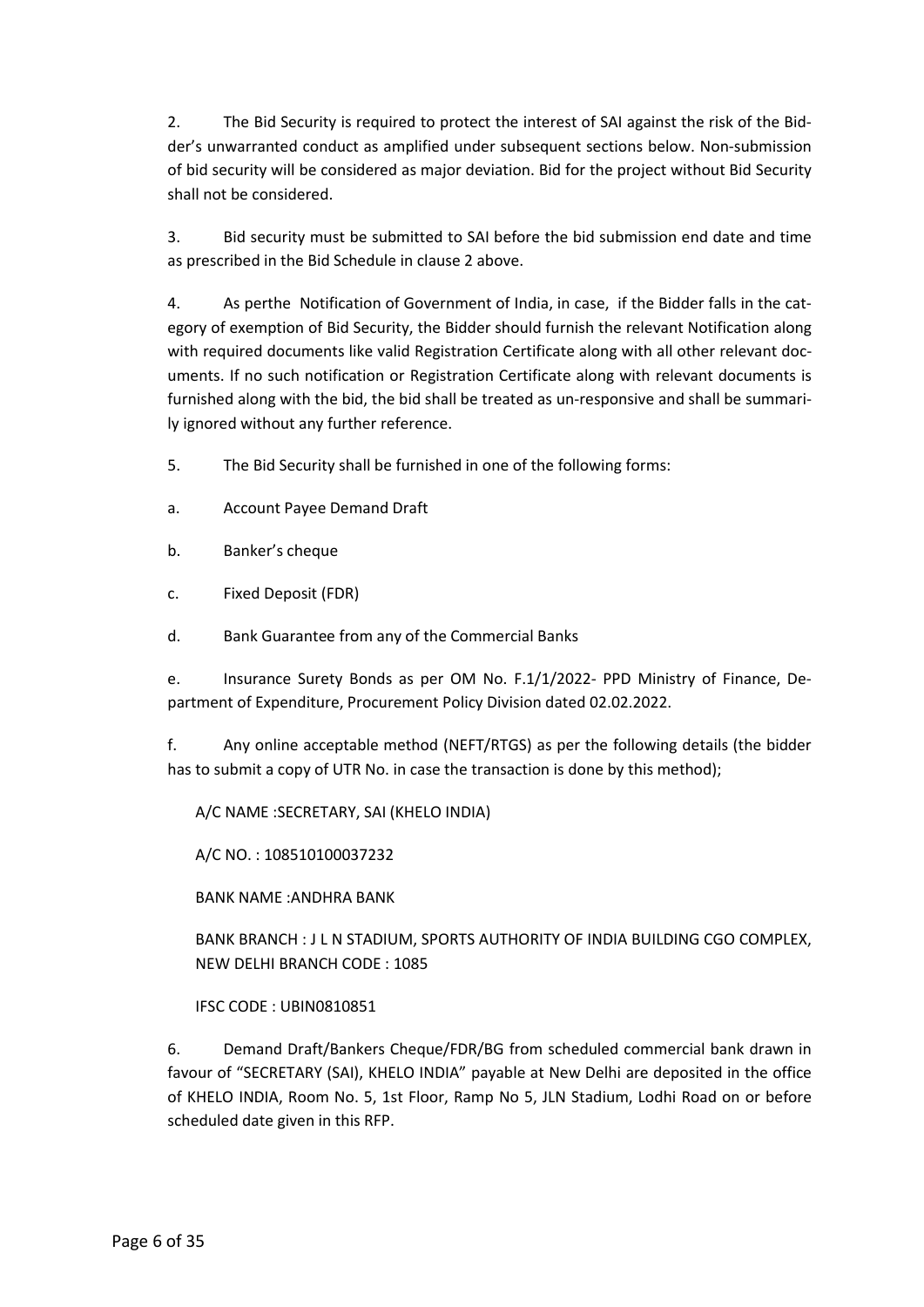7. The Bid Security shall be valid for a period of 45 days (forty-five days) days beyond the validity period of the Bid. As validity period of Bid as per clause 6 of this RFP is 90 days, therefore, the Bid Security shall be valid for total 135 days from the date of opening of Technical Bid.

8. Bid Security of unsuccessful Bidders will be returned to them without any interest, after expiry of the Bid validity period, but not later than 30 (thirty) days after conclusion of the resultant Contract. Successful Bidder's Bid Security will be returned without any interest, after receipt of Security Deposit from that Bidder.

9. The EMD can be forfeited if an agency:

a. Withdraws or amends or impairs or derogates its bid during the period of bid validity.

b. Fails to acceptthe orders issued in its favour for execution, and / or violates the terms and conditions of the contract after submission of the bid.

c. Successfully gets qualified, but fails to sign the contract within the stipulated time.

d. Without prejudice to other rights of SAI, if it fails to furnish the required Performance Security within the specified period.

# 6. BID VALIDITY

10. The Bid shall remain valid for acceptance for a period of 90 days (Ninety) days after the date of Bid opening prescribed in the Bidding Document. Any Bid valid for a shorter period shall be treated as unresponsive and rejected.

11. In exceptional cases, the Bidders may be requested by SAI to extend the validity of their Bids up to a specified period. The Bidders, who agree to extend the Bid validity, are to extend the same without any change or modification of their original Bid.

12. In case the day up to which the Bids are to remain valid falls on or subsequently declared a holiday or closed day for SAI, the Bid validity shall automatically be extended up to the next working day.

# A. SIGNING OF BID

Bid shall be typed and the same shall be signed by the bidder or by a person(s) who has been duly authorized (as mentioned in RFE for Empanelment of Survey and Geo-Tagging Agencies) to bind the Bidder to the contract.

The bid shall be duly signed at the appropriate place as indicated in the Bidding Documents and all other pages of the Bid. The Bid shall not contain any erasure or overwriting.

# B. CLARIFICATION OF BID

Bidders requiring any clarification or elucidation on any issue in respect of the bid document may take up the same with Dy. Director, Khelo India at procurement.kheloindia@gmail.com. SAI will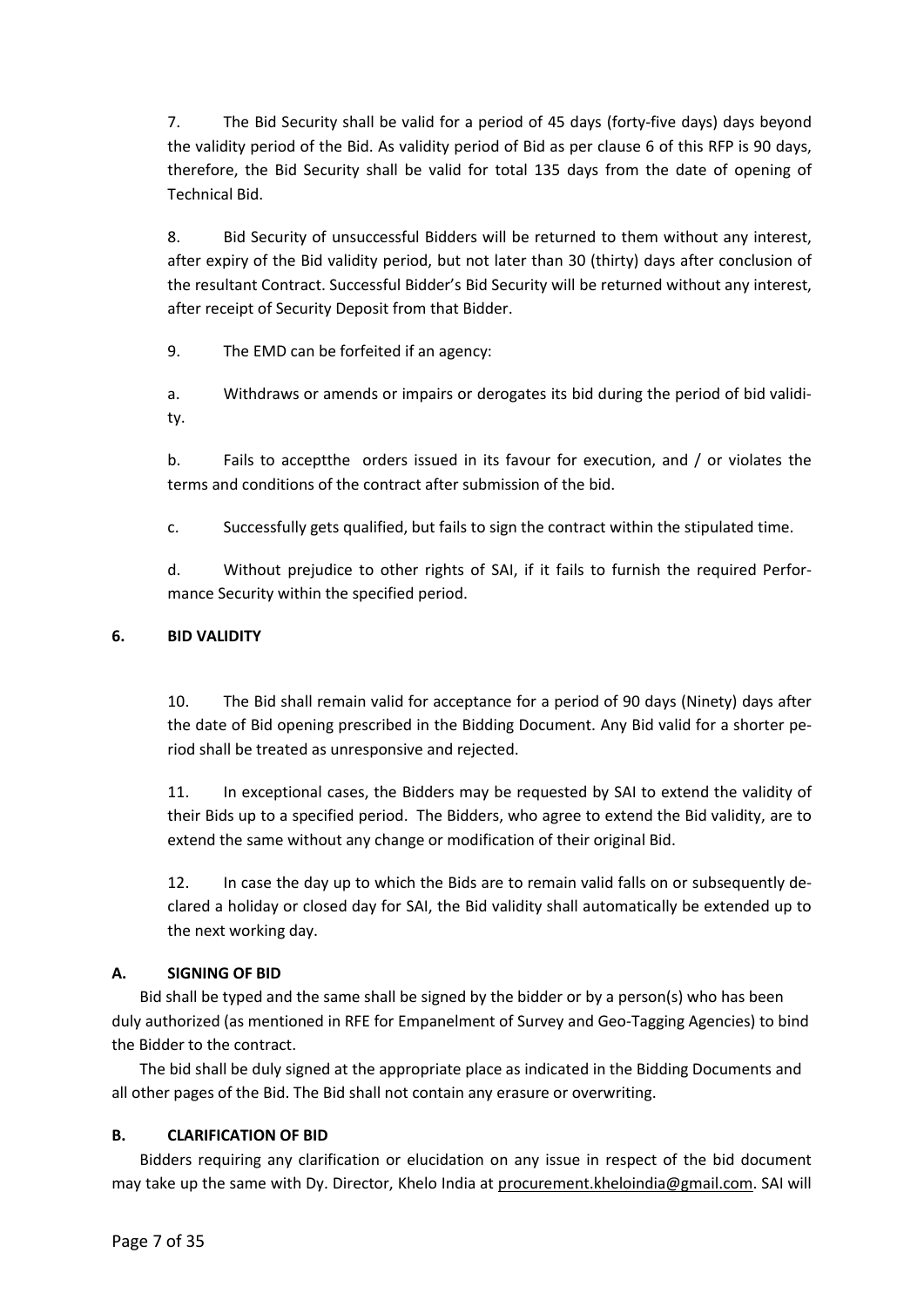respond through email to such request provided the same is received by SAI as per the Bid Schedule. No query/clarifications will be either be entertained or considered after prescribed date and time.

Any clarification issued by SAI in response to query(ies) raised by the prospective bidders shall form an integral part of bid document and it may amount to an amendment of the relevant clauses(s) of the bid document.

#### C. INSTRUCTIONS TO THE APPLICANTS

#### Number of Proposals and Respondents

The RFP is non-transferable, and Proposals shall be submitted only by the respective Applicants to whom the RFP has been issued by SAI.

● Sub-contracting is not allowed under this RFP.

# Proposal preparation cost

- The Applicants shall bear all the costs whatsoever associated with the preparation and submission of the Proposal. SAI shall not be responsible and liable for any costs, regardless of the conduct or outcome of the Proposal/process.
- All papers submitted with the Proposal are neither returnable nor claimable.

#### Right to accept and reject any or all the Proposals

Notwithstanding anything contained in this RFP, SAI reserves the right to accept or reject any Proposal and to annul the bidding process and reject all the Proposals, at any time without any liability or any obligation for such acceptance, rejection or annulment, without assigning any reason.

- SAI reserves the right to reject any Proposal if:
- o At any time, a material misrepresentation is made or discovered, or

o The Applicant/s do/does not respond promptly and diligently to requests for supplemental information required for the evaluation of Proposals, or

o The Applicant does not adhere to the formats provided in the Annexures to the RFP while furnishing the required information/details.

# Amendment of the RFP

- At any time prior to the Proposal Due Date, the SAI, for any reason, whether at its own initiative or in response to a clarification requested by eligible Applicant/s, may modify the RFP by issuance of an addendum. Such amendments shall be uploaded on the eprocurement website http://eprocure.gov.in/eprocure/appthrough a corrigendum and form an integral part of the e-bid/Proposal document. The relevant clauses of the ebid/Proposal document shall be treated as amended accordingly. It shall be the sole responsibility of the prospective Applicant to check the above-mentioned website link from time to time for any amendment in the RFP document/s. In case of failure to get the amendments, if any, the SAI shall not be responsible for it.
- In order to provide the Applicants a reasonable time to examine the addendum, or for any other reason, SAI may, at its own discretion, extend the Proposal Due Date.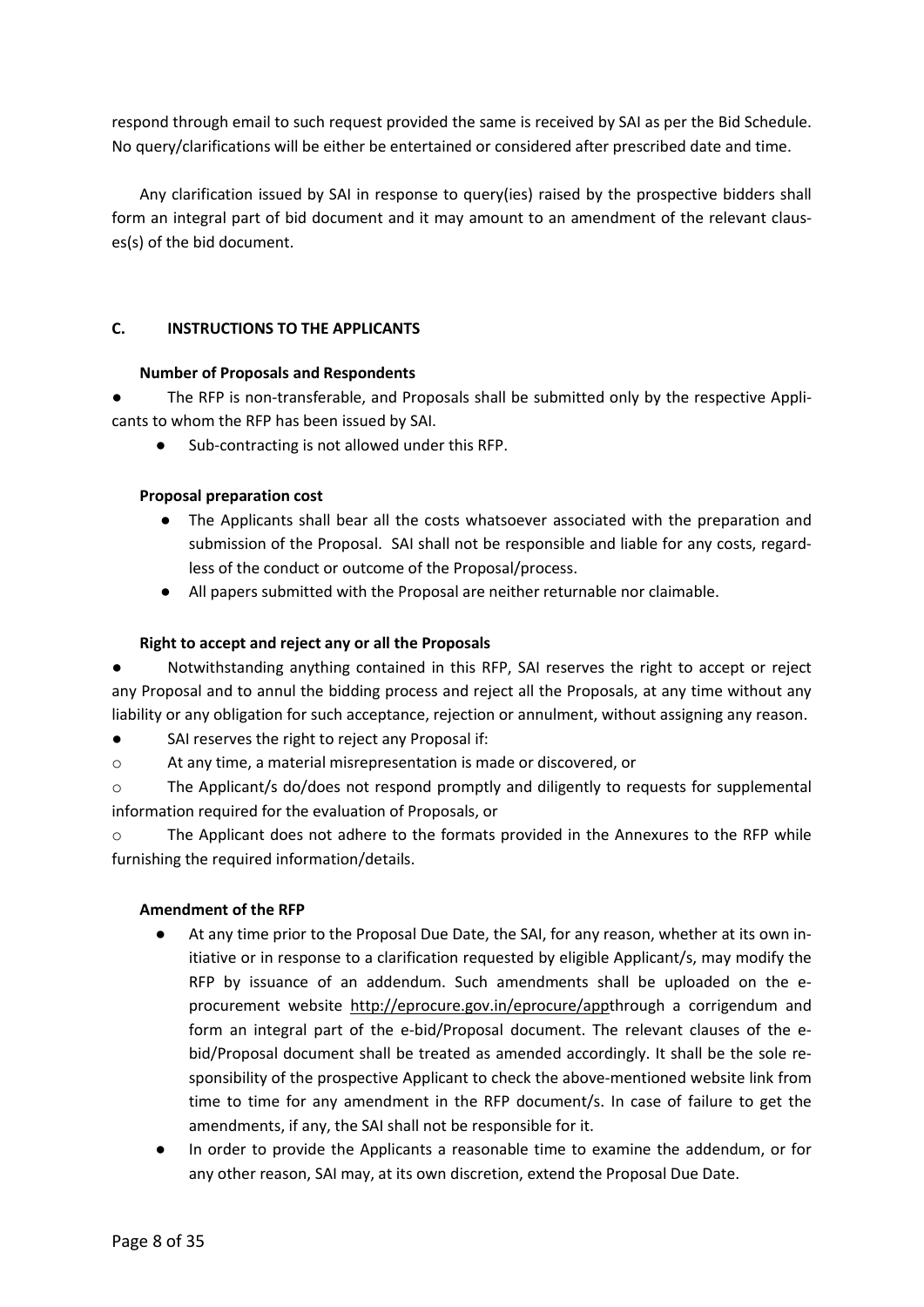#### Data Identification and Collection

- It is desirable that the Applicants should submit their Proposal/s after verifying the availability of the data, information and/or any other matter considered relevant.
- It would be deemed that by submitting the Proposal, the Applicant has:
- o Made a complete and careful examination and accepted the RFP in totality;
- o Received all therelevant information requested from SAI and:
- o Made a complete and careful examination of the various aspects of the Scope of Work.
	- SAI shall not be liable for any mistake or error on the part of the Applicant in respect of the above.

# Preparation and Submission of Proposals

# Language and Currency

- The Proposal and all related correspondence and documents should be written in the English language. Supporting documents and printed literature furnished by the Applicants with the Proposal may be in any other language provided that they are accompanied by appropriate translations of the pertinent passages in the English language. Supporting materials, which are not translated into English, may not be considered for evaluation. For the purpose of interpretation and evaluation of the Proposal, the English language translation shall be prevail.
- The currency for the purpose of the Proposal shall be the Indian National Rupee (INR).

#### Format and signing of Proposals

- The Applicants shall prepare Electronic copies of the Technical and Financial ebid/Proposals separately.
- Applicants should provide all the information as prescribed in the RFP and in the specified formats. SAI reserves the Right to reject any Proposal which is not found in the specified formats.
- In case the Applicants intend to provide additional information for which specified space in the given format is not sufficient, it can be furnished in duly stamped and signed PDFs.

#### Submission of e-Bid/Proposal

- The bid submission module of e-procurement website http://eprocure.gov.in/eprocure/appenables, the Applicants to submit the Proposal online in response to this RFP published by the SAI. Submission can be done till the Proposal due date specified in the RFP. Applicants should start the process well in advance so that they can submit their Proposal in time. The Applicant should submit their Proposal considering the server time displayed in the e- procurement website. This server time is the time by which the submission activity will be allowed on the Proposal due date indicated in the RFP schedule. Once the submission date and time has passed, the Applicants cannot submit their Proposals. For delay in submission of Proposal due to any reasons, the Applicants shall only be held responsible.
- The Applicants have to follow the following instructions for submission: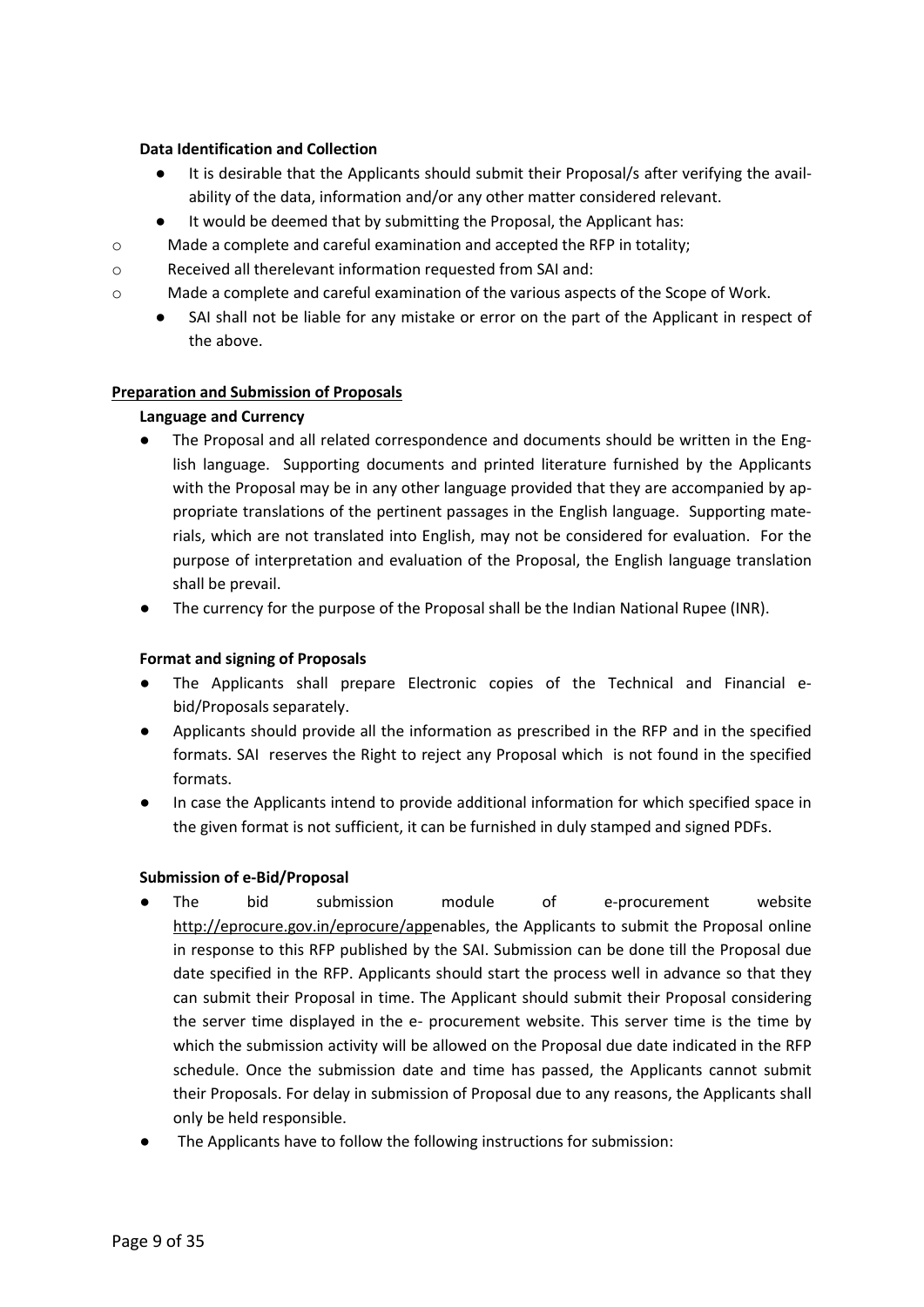o For participating through the e-tendering system, it is necessary for the Applicants to be the registered users of the e-procurement websitehttp://eprocure.gov.in/eprocure/app.

o In addition to the normal registration, the Applicant has to register with his/her Digital Signature Certificate (DSC) in the e-tendering system and subsequently he/she will be allowed to carry out his/her e-bid/Proposal submission activities. Registering the DSC is a one-time activity. Before proceeding to register his/her DSC, the Applicant should fist log on to the e-tendering system using the user login option on the home page with the login ID and password with which he/she has registered.

o For the successful registration of DSC on e-procurement website http://eprocure.gov.in/eprocure/appthe Applicant must ensure that he/she should possess class-2/class-3 DSC issued by any Certifying Authorities approved by Controller of Certifying Authorities, Government of India, as the e-procurement website http://eprocure.gov.in/eprocure/appis presently accepting DSC issued by these authorities only. The Applicant can obtain user login ID and perform DSC registration exercise above even before e-bid/Proposal submission date starts. SAI shall not be held responsible if the Applicant fails to submit his/her e-bid/Proposal before the Proposal Due Date due to DSC registration problem.

o The Applicant can search for active tenders through "search active tenders" link, select a tender in which he/she is interested in and then move it to 'My Tenders' folder using the options available in the e-bid submission menu. After selecting the tender, for which the Applicant intends to e-bid/Proposal, from "My tenders" folder, the Applicant can place his/her e-bid/Proposal by clicking "pay offline" option available at the end of the view tender details form. Before this, the Applicant should download the RFP document including financial format and study them carefully. The Applicant should keep all the documents ready as per the requirements of RFP document in the PDF format.

o After clicking the 'pay offline' option, the Applicant will be redirected to terms and conditions page. The Applicant should read the terms & condition before proceeding to fill in the Bid Processing Fee offline payment details. After entering and saving the Bid Processing Fee details form so that "Bid document preparation and submission" window appears to upload the documents as per technical and financial schedules/packets given in the tender details. The details of the RTGS should tally with the details available in the scanned copy and the date entered during ebid/Proposal submission time otherwise the e-bid/Proposal submitted will not be accepted.

o Before uploading, the Applicant has to select the relevant DSC. He may be prompted to enter the DSC password, if necessary. For uploading, the Applicant should click "browse" button against each document label in technical and financial schedules/packets and then upload the relevant PDF files already prepared and stored in the Applicant's computer.

o The Applicant should click "Encrypt" next for successfully encrypting and uploading of required documents. During the above process, the e-bid/Proposal documents are digitally signed using the DSC of the Applicant and then the documents are encrypted/locked electronically with the DSC's of the bid openers to ensure that the e-bid/Proposal documents are protected, stored and opened by concerned bid openers only.

o After successful submission of e-bid/Proposal document, a page giving the summary of e-bid submission will be displayed confirming end of e-bid/Proposal submission process. The Applicant can take a printout of the bid summary using the "print" option available in the window as an acknowledgement for future reference.

o SAI reserves the Right to cancel any or all e-bids/Proposals without assigning any reason.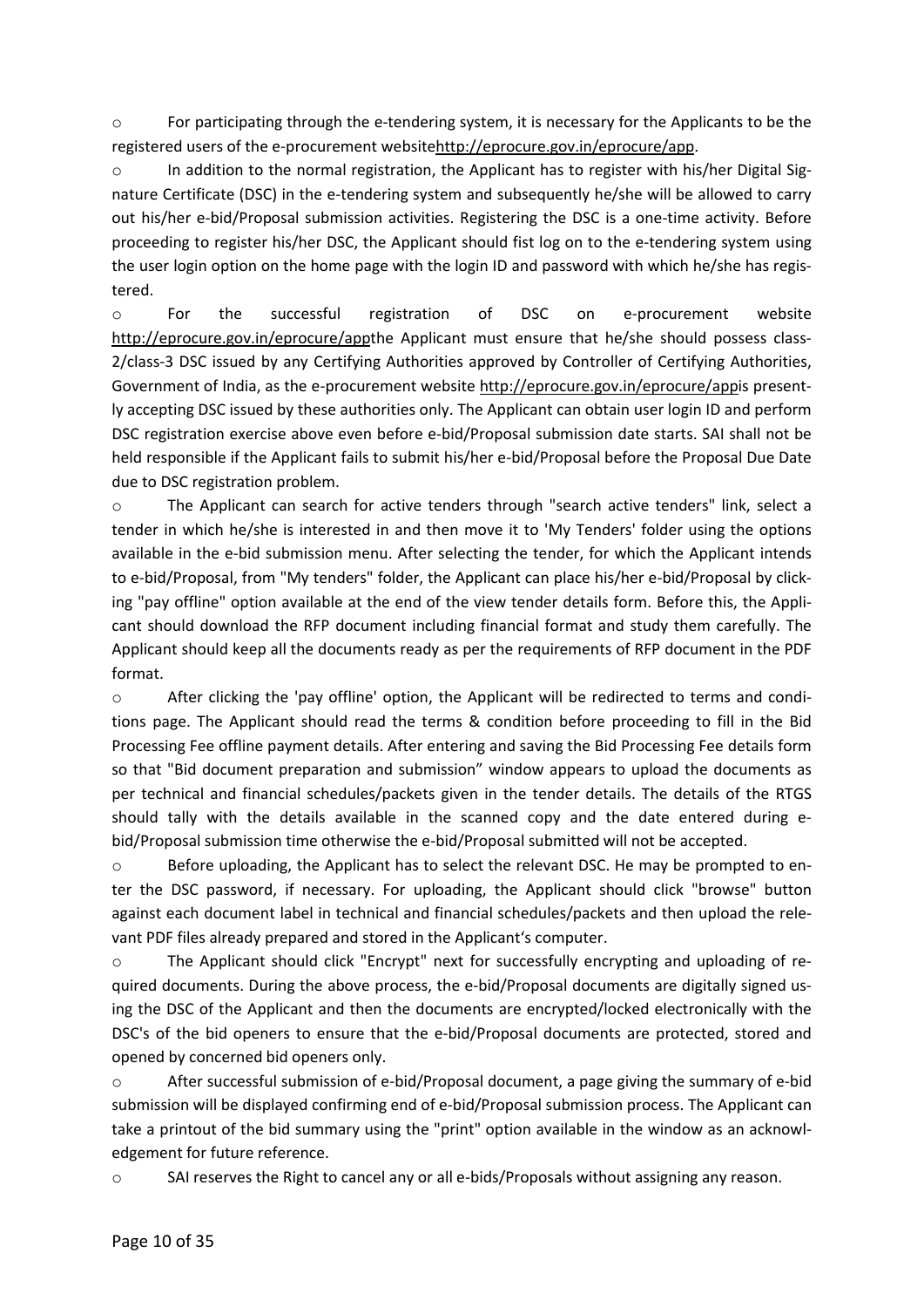#### Deadline for submission

E-bid/Proposal (Technical and Financial) must be submitted by the Applicant at eprocurement website http://eprocure.gov.in/eprocure/appno later than the time specified on the Proposal due date. SAI may, at its own discretion, extend this deadline for submission of Proposal by amending the RFP document, in which case all rights and obligations of the SAI and Applicants previously subject to the deadline will thereafter be subject to the deadline, as extended.

#### Late Submission

The server time indicated in the bid management window on the e- procurement website http://eprocure.gov.in/eprocure/appwill be the time by which the e-bid/Proposal submission activity will be allowed till the permissible date and time scheduled in the e-tender. Once the e-bid/Proposal submission date and time is over, the Applicant cannot submit his/her e-bid/Proposal. Applicant has to start the bid submission well in advance so that the submission process passes off smoothly. The Applicant will only be held responsible, if his/her e-bid/Proposal is not submitted in the prescribedtime due to any of his/her problems/faults, for whatsoever reason, during the e-bid/Proposal submission process.

#### Withdrawal and Resubmission of Proposal

- At any point of time, an Applicant can withdraw his/her Proposal submitted online before the Proposal Due Date. For withdrawing, the Applicant should first log in using his/her login ID and password and subsequently by his/her DSC on the e-procurement website http://eprocure.gov.in/eprocure/app. The Applicant should then select "My bids" option in the bid submission menu. The page listing all the bids submitted by the Applicant will be displayed. Click "View" to see the details of the bid to be withdrawn. After selecting the "bid withdrawal" option, the Applicant has to click "Yes" to the message- "Do you want to withdraw this bid?" displayed in the bid information window for the selected bid. The Applicant also has to enter the bid withdrawing reasons and upload the letter giving the reasons for withdrawing before clicking the "Submit" button. The Applicant has to confirm again by pressing "OK" button before finally withdrawing his/her selected e-bid/Proposal.
- No e-bid/Proposal may be withdrawn in the interval between the Proposal due date and the Proposal Validity Period. Withdrawal of an e-bid/Proposal during this interval may result in the Applicant's forfeited of his/her e-bid/Proposal security.
- The Applicant can Re-submit his/her e-bid/Proposal as when required till the e-bid submission end date and time. The e-bid/Proposal submitted earlier will be replaced by the new one. The payment made by the Applicant earlier will be used for revised e-bid and the new e-bid submission summary generated after the successful submission of the revised e-bid will considered for evaluation purposes. For resubmission, the Applicant should first log in using his/her login Id and password and subsequently by his/her digital signature certificate on the e-procurement websitehttp://eprocure.gov.in/eprocure/app. The Applicant should then select "My bids" option in the bid submission menu. The page listing all the bids submitted by the Applicant will be displayed. Click "View" to see the detail of the e-bid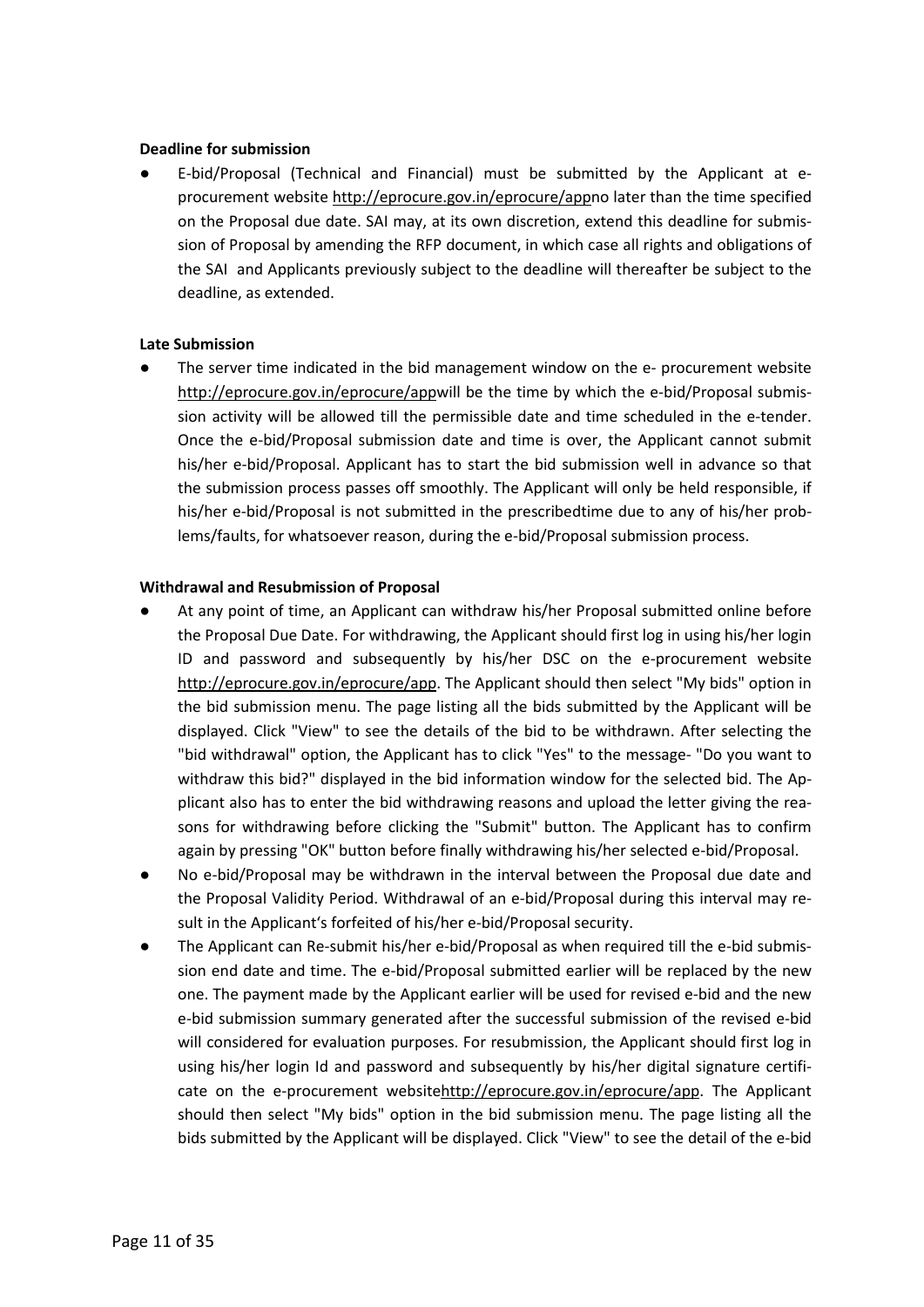to be resubmitted. After selecting the "bid resubmission" option, click "Encrypt & upload" to upload the revised e-bids documents.

- The Applicant can submit their revised e-bids/Proposals as many times as possible by uploading their e-bid documents within the scheduled date & time for submission of ebids/Proposals.
- No e-bid/proposals can be Re-submitted subsequently after the deadline for submission of e-bids.

# Opening of Proposals

SAI will open all Technical e-bids/Proposals, in the presence of Applicant's Representatives who choose to attend on the prescribed date of opening at the SAI Office.

The Applicant's Representatives who are present shall sign a register evidencing their attendance. In the event of the specified date e-bid/Proposal opening being declared a holiday for the SAI, the e-bids shall be opened at the appointed time and place on the next working day. The Applicant who is participating in e-bid/Proposal should ensure that the RTGS of Bid Processing Fee must be submitted in the prescribed account of Khelo India within the time duration (strictly within opening &closing date and time of individual e-bid/Proposal) of the work as mentioned in RFP, otherwise, in any case, Bid shall be rejected.

The Applicants Names and the presence or absence of requisite e-bid/Proposal security and such other details as the SAI at its own discretion may consider appropriate, will be announced at the opening. The names of such Applicants not meeting the technical specifications and qualification requirement shall be notified subsequently

# C.13 Other Instructions

- Any failure by qualified Agency in maintaining its contractual obligations shall render qualified Agency liable to any or all of the following sanctions:
- i. Imposition of Penalty
- ii. Forfeiture of its Performance Security
- iii. Termination of the Contract for default and
- iv. Termination of Empanelment

# D. BID EVALUATION

# 1. Technical Evaluation

The bidders are required to give a creative presentation on Approach and Methodology. A Panel of Experts shall observe the presentation and allot marks as per the given criteria. The Technical Presentation Evaluation shall be based on the following criteria:

| S. No. | <b>Evaluation Criteria</b>      | <b>Maximum Marks</b> |
|--------|---------------------------------|----------------------|
|        | Understanding of Scope of Work. | -20                  |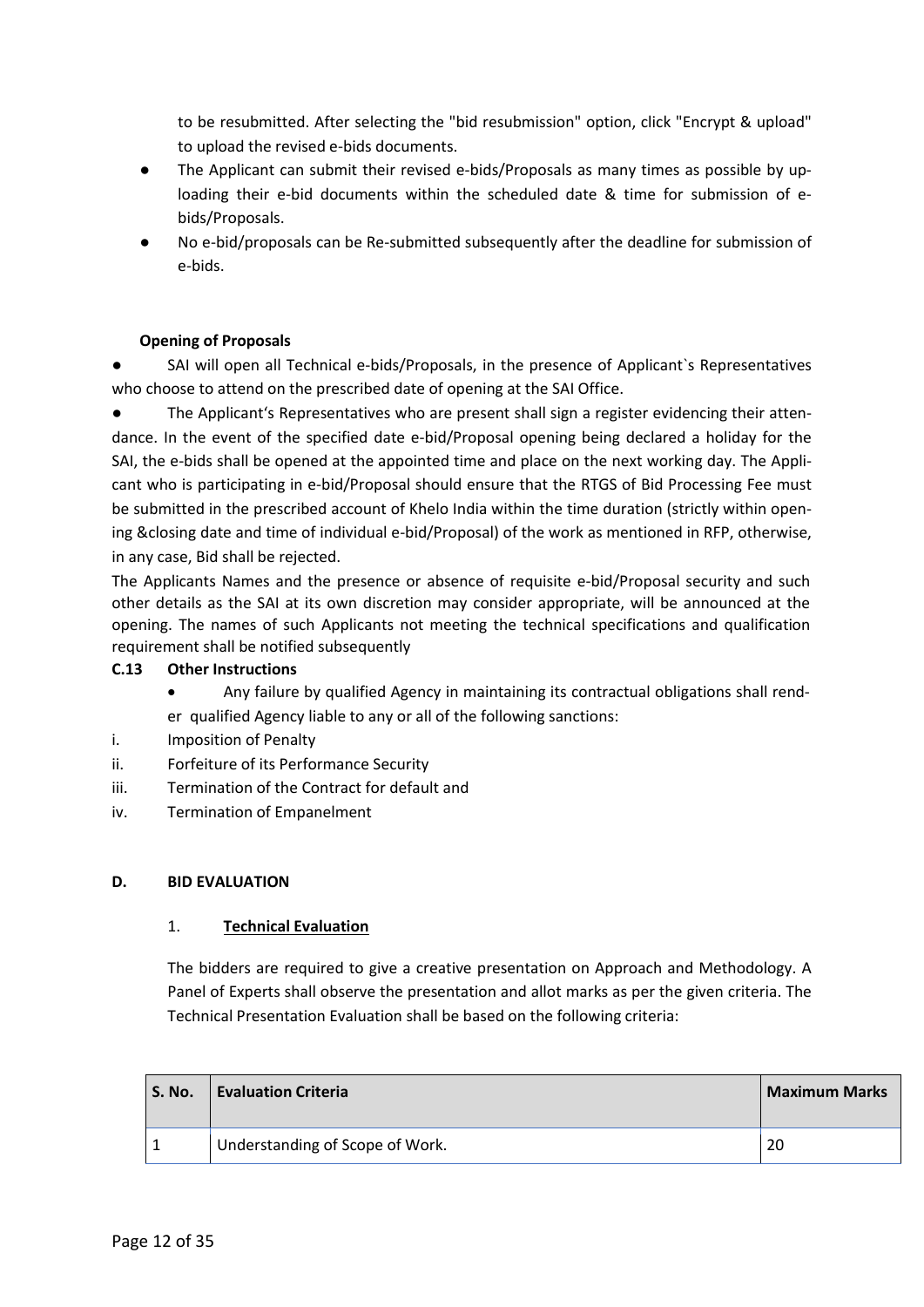| <b>Total Marks</b> | 100                                                                  |    |  |  |
|--------------------|----------------------------------------------------------------------|----|--|--|
| 5                  | Showcase of capability of agency in terms of similar projects.       |    |  |  |
| 4                  | Use of technology, innovation, and creative ideas for Assessment.    | 20 |  |  |
| 3                  | Manpower deployment plan and proposed timeline to achieve the goals. | 20 |  |  |
|                    | Work Plan including Approach and Methodology.                        | 20 |  |  |

Note: a) The Technical Proposal shall be submitted separately for each package. Only those Bids having minimum score of 60 would be considered as Technically Qualified and would be eligible for opening of Financial Bids.

b) The bidder shall also furnish an undertaking as per Annexure -IV stating the number of packages against which financial rates are quoted.

# 2. Financial Evaluation

a) The financial rate to be quoted against the packages as defined in Annexure -I (Price Bid).

b) All the Applicants that qualify the minimum evaluation criteria as mentioned above will form a Panel of Shortlisted Applicants. The Financial Bids of only the Shortlisted Applicants will be opened and evaluated, on each package basis through the least cost process (L1).

c) A bidder may choose to submit financial proposal for more than one package. However, maximum two packages can be allocated to one bidder.

d) The financial evaluation of the bids shall be done in a phased manner.

e) Phase 1- The Applicant with the lowest financial quote in each package shall be considered as L1.

 In case same financial rates are quoted by more than 1 bidder in a package, the bidder with the highest average turnover during the last 5 financial years shall be considered as L1.

 The bidder emerging as L1 in a single package shall be allocated the same. In case, a bidder emerges as L1 in more than two packages, a communication regarding the same shall be sent to him wherein he shall be entitled to select maximum of two packages out of those packages wherein he emerged as L1

f) Phase 2 : For the remaining packages where the work is not awarded to L1 due to restriction of two packages in Phase 1, the bidder next in line to L1 (other than those who have already emerged as L1 in maximum 2 packages in Phase 1) shall be offered to match the price quoted by L1. In case of failure of the bidder next in line to match the L1 price, opportunity shall be granted to the next bidder to match the L1 price and so on.

g) Price quoted should be in Indian Rupees. The price quoted shall be inclusive of all Transportation fees, Customs, Duties, Taxes, Insurance, Currency and Conversion Fees.

h) Commercial bid must be submitted as per the Commercial Bid format defined in the bidding document.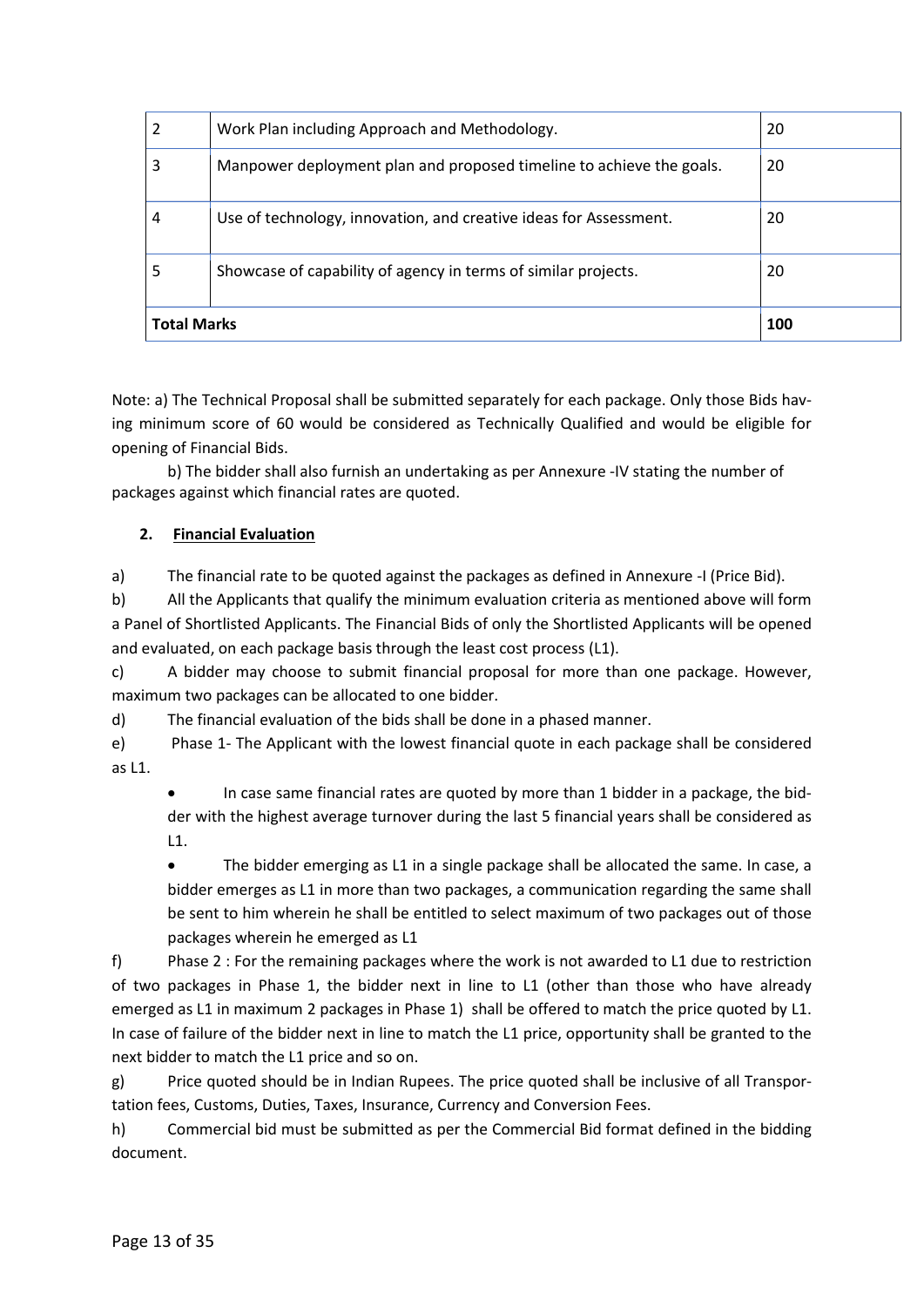i) The cost for transportation of visit the respective playfield shall be borne by the qualified agency to carry out the works.

j) No enquiry shall be made by the Applicant(s) during the course of evaluation of the RFP, after opening of Bid, till final decision is conveyed to the qualified Applicant(s). However, the office of SAI/its authorized representative can make any enquiry/seek clarification from the Applicants, which the Applicants must furnish within the stipulated time else bid of such defaulting Applicants will be rejected.

# 3. Terms of Engagement

- a) Once L1 is identified in each of the package, a Letter of Intent (LOI) shall be issued to the successful bidder in each of the package. Subsequently, as and when required during the term of contract, individual work order(s) shall be issued by SAI indicating the details of work such as locations to be assessed and the time period to complete the tasks (which shall not be less than 30 days).
- b) All qualified agencies shall have to enter into a written agreement with SAI for honouring all RFP conditions and adherence to all aspects of fair-trade practices in executing the purchase orders placed by SAI on behalf of its clients.
- c) In the event of a qualified Agency or the concerned Division of the Agency is taken over /bought over by another company, all the obligations and execution responsibilities under the agreement with the SAI, should be passed on for compliance by the new Company in the negotiation for their transfer.
- d) In case any qualified L1 Applicant refuses to sign the acceptance within (07) seven days of communication from SAI, the offer would be treated as withdrawn and the Applicant's EMD will be forfeited and proposal will be scrapped. If other Applicants refuses to sign the acceptance after matching L1 rates, their EMD will be forfeited and offer will be extended to other qualified Applicants to make a panel. The defaulting Applicant may also be debarred from participating in SAI tenders as per O.M dated 02.11.2021 of Department of Expenditure, Ministry of Finance relating to the debarment of firms from bidding.
- e) In case of qualified agency is found in breach of any condition(s) of tender, at any stage during the course of service period, the legal action as per rules/laws, shall be initiated against the agency and Security Deposits shall be forfeited, besides debarring and blacklisting the agency concerned as per O.M dated 02.11.2021 of Department of Expenditure, Ministry of Finance relating to the debarment of firms from bidding.

# E. RIGHT TO VARY SCOPE OF WORK

SAI reserves the right to make changes within the general scope of work before the last date of submission of bid.

# F. AWARD OF CONTRACT

SAI reserves the right to accept/reject a bid, to cancel/abort the RFP process and/or reject all bids at any time prior to award of contract, without thereby incurring any liability to the empanelled agencies on the grounds of such actions taken by SAI.

From the time the Proposals are opened for the time of the contract is awarded, if any Applicant wishes to contact the SAI, on any matter related to their Proposal, it should be do so in writing.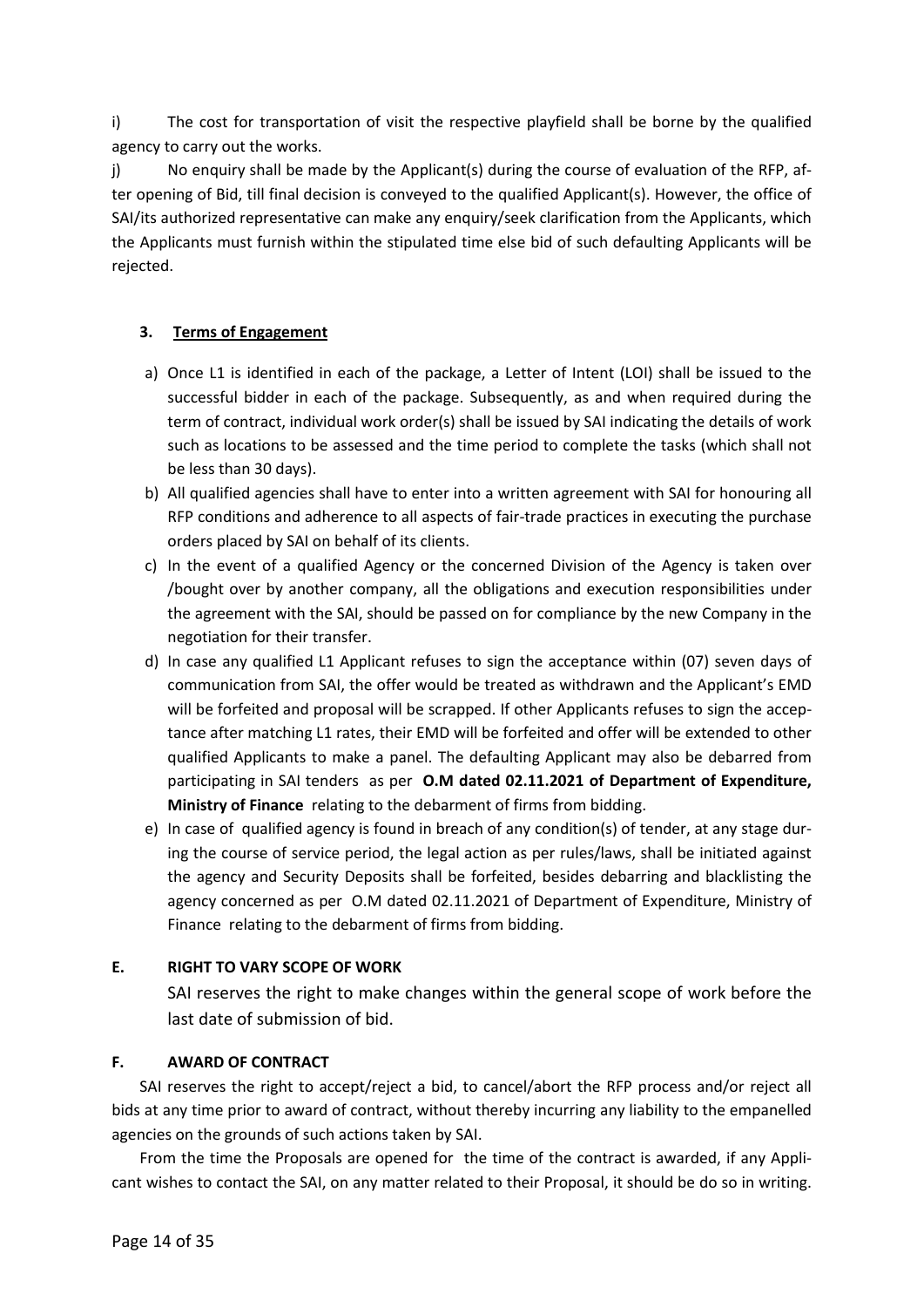Any effort by the Applicants to influence any Officer or Bearer of the SAI in the Proposal Evaluation or Contract Award decisions may result in the rejection of the Applicant's Proposal.

# G. PERFORMANCE BANK GUARANTEE

- G.0. The qualified Bidder(s) to whom the Purchase Order (PO) / Work Order (WO) is issued shall be required to give Performance Bank Guarantee ("PBG") for the amount equivalent to 3% of the contract value inclusive of tax. PBG will be in the form of Insurance Surety Bonds(OM No. F.1/1/2022- PPD Ministry of Finance, Department of Expenditure, Procurement Policy Division dated 02.02.2022), Bank Guarantee (BG) of any Commercial Bank drawn in the name of "SECRETARY (SAI), KHELO INDIA" payable at New Delhi to be deposited in the office of Khelo India, 1st Floor, SAI Headquarters, JLN Stadium Complex, Entry Gate No 10, Lodhi Road, New Delhi.
- G.1. SAI shall have the right to invoke the PBG without assigning any reasons if the qualified Bidder defaults or deemed to have defaulted or in the case of non-acceptance of the purchase orders/work order/scope of work and/or default in any terms of the Tender documents and empanelment will be cancelled.
- G.2. Successful bidder shall be required to give PBG within 14 days of issuance of Notification of Award by SAI. In the event of default in submission of PBG within the stipulated time, the Agency shall be liable for a penalty amounting to 0.1% (Zero Point One Percent) of the PO value per day of delay subject to a maximum delay of 07 (seven) days. If delay continues beyond 07 (seven) days, SAI shall have the right to cancel empanelment with the right to other legal remedies under the provisions of the law
- G.3. The PBG shall be immediately replenished by the Bidder in the event PBG is invoked by SAI.
- G.4. The PBG should remain valid for an additional period of 60 (Sixty) days beyond the timelines mentioned in the PO. For example, if the timelines mentioned to complete a deliverable in the PO is for 06 months, the PBG shall be valid till 06 months + 60 days from the date of project initiation.
- G.5. In the event wherein a PO is released by SAI for project renewal or a fresh PO is released, the bidder shall ensure extension / submission of PBG with 15 days of issuance of the PO.

# H. GENERAL TERMS AND CONDITIONS

# A. GENERAL CONDITIONS OF CONTRACT

a) Any default or breach in discharging obligations under this RFP by the selected Agency while rendering services / supplies to SAI, shall invite all or any actions / sanctions, as the case maybe. The decision of SAI arrived at as above will be final and no representation of any kind will be entertained on the above. Any attempt by any Agency/Empanelled bidder to put pressure of any kind, may disqualify the Agency/empanelled bidder for the present RFP and the Agency/Empanelled bidder may also be liable to be debarred from bidding for SAI/SAI RFPs in future as per O.M dated 02.11.2021 of Department of Expenditure, Ministry of Finance relating to debarment of firms from bidding.

i. SAI reserves the right to modify and amend any of the stipulated condition/criterion given in this RFP, depending upon project priorities vis-à-vis urgent commitments.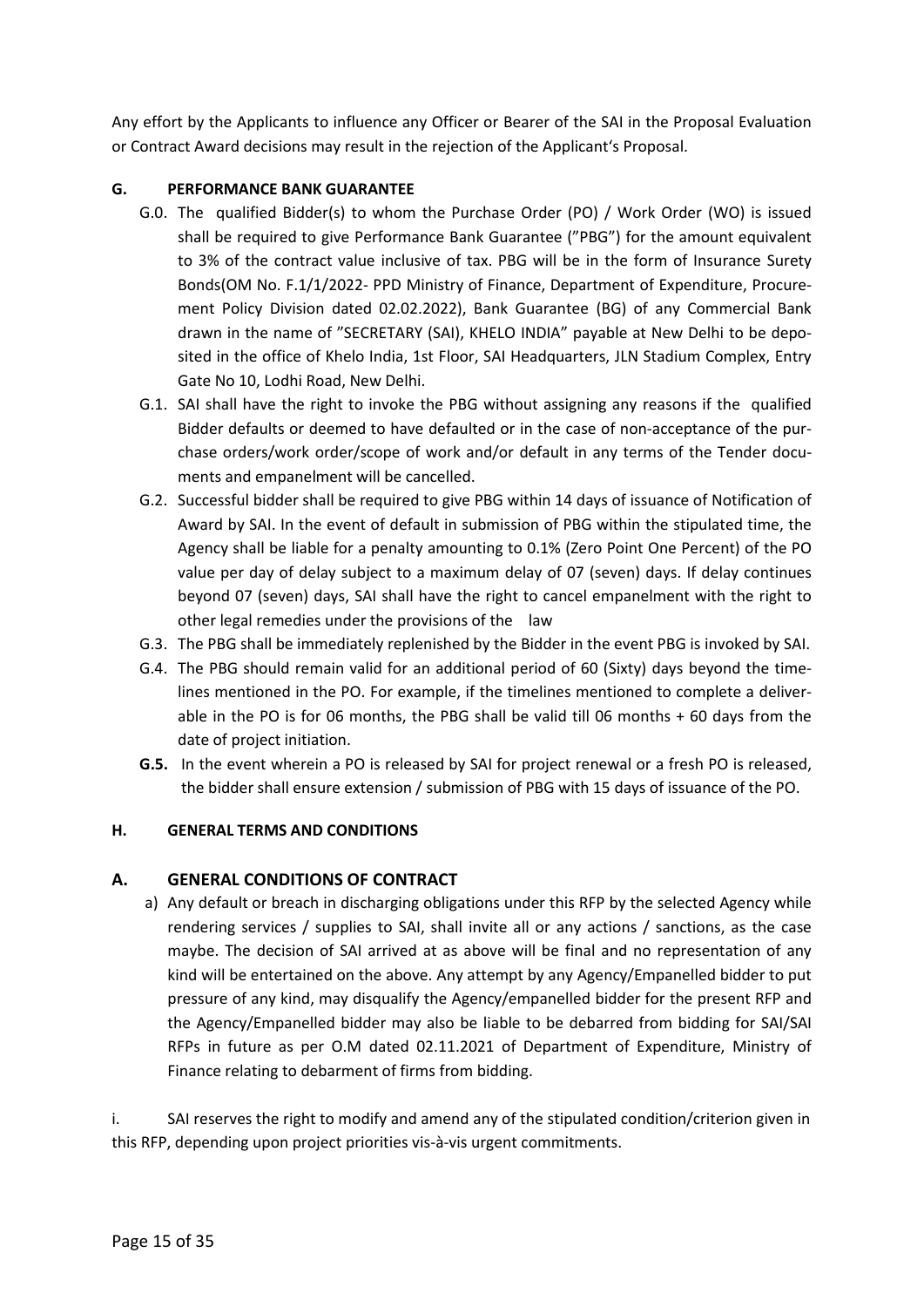ii. SAI also reserves the right to accept/reject a bid, to cancel/abort RFP process and/or reject all bids at any time prior to award of work, without thereby incurring any liability to the affected agencies on the grounds of such action taken by SAI.

iii. SAI may not award any work to the Empanelled Agencies at its own discretion without assigning any reason thereof.

iv. Any default by the bidders in respect of RFP terms & conditions will lead to rejection of the Bid.

v. The decision of SAI arrived during the various stages of the evaluation of the bids is final & binding on all Agencies. Any representation towards these shall not be entertained by SAI. Reasons for rejecting a bid will be disclosed only when an enquiry is made by the concerned bidder.

vi. In case the Empanelled Agency / Bidder is found in-breach of any condition(s) of RFP at any stage during the course of project deployment period, the legal action as per rules/laws will be taken.

vii. Any attempt by Empanelled Agency / Bidder to bring pressure towards SAI's decision making process, such Agencies shall be disqualified for participation in the present RFP and those Agency may be liable to be debarred from bidding for SAI Tenders in future as per O.M. dated 02.11.2021 of Department of Expenditure, Ministry of Finance relating to debarment of firms from bidding.

viii. Printed/written conditions mentioned in the RFP bids submitted by Agencies will disqualify them and will not be binding on SAI.

ix. Upon verification, evaluation/assessment, if in case, any information furnished by the Agency is found to be false/incorrect, their total Bid shall summarily be rejected and no correspondence on the same, shall be entertained.

x. SAI will not be responsible for any misinterpretation or wrong assumption by the Agency, while responding to this RFP.

xi. Only those bidders, who satisfy the eligibility requirements and accept the terms and conditions of this RFP document, shall be short-listed for further evaluation.

xii. It is urged through this RFP that misrepresentation of facts shall be dealt with seriously and may lead to barring of the bidder from all Sports Authority of India Tenders/RFPs as per O.M dated 02.11.2021 of Department of Expenditure, Ministry of Finance relating to debarment of firms from bidding.

xiii. Bidders are requested to share information which is true and based some tangible proofs.

#### B. REPRESENTATIONS AND WARRANTIES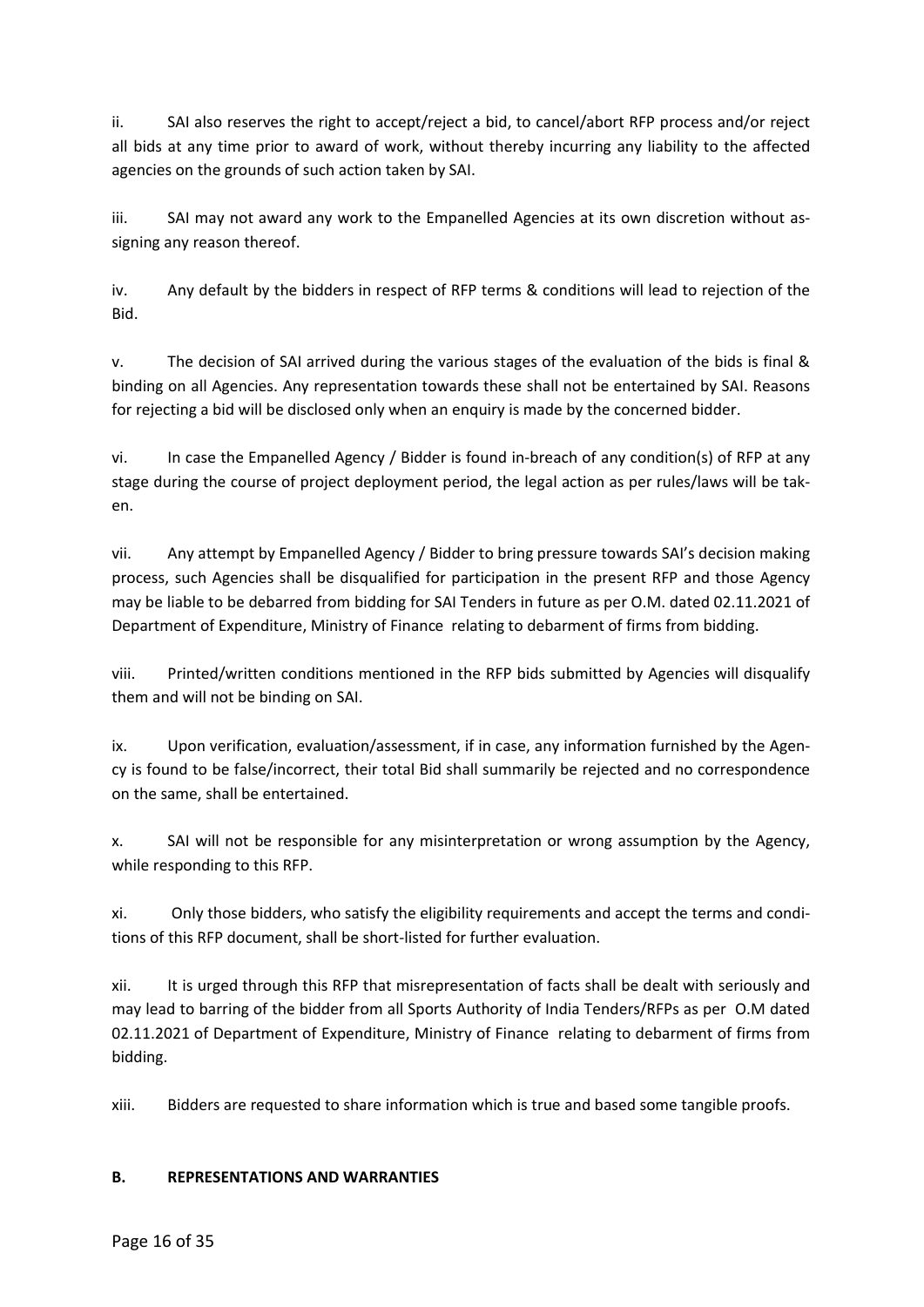i. SAI, along with its employees, representatives, advisers, make no representation or warranty and shall have no liability to any person including any Bidder under any law, statute, rules or regulations or tort, principles of restitution or unjust enrichment or otherwise for any loss, damages, cost or expense which may arise from or be incurred or suffered on account of anything contained in this RFP or otherwise, including the accuracy, adequacy, correctness, reliability or completeness of the RFP and any assessment, assumption, statement or information contained therein or deemed to form part of this RFP or arising in any way in this Selection Process.

ii. SAI may in its absolute discretion, but without being under any obligation to do so, update, amend or supplement the information, assessment or assumption contained in this RFP.

iii. The Bidder represents that all the information provided are truthful information without concealment of any facts. In case, at any stage, it is found that any information given by the Bidder is false / incorrect / concealed, then SAI shall have the absolute right to take any action as deemed fit including but not limited to dropping the Bidder from consideration for award of work / blacklisting etc. without incurring any liability to the affected bidder(s) on the ground of SAI/SAI/MYAS's action.

iv. The Bidder represents that no effort has been used by the Bidder to influence the Bid comparison / evaluation / work award decision by way of overt / covert canvassing. Such an effort shall result in non-consideration / rejection of its Bid.

# C. INDEMNIFICATIONS AND LIABILITIES

i. The bidder shall fully indemnify, hold harmless and defend MYAS/ SAI and its Officers/Employees/Agents/Stockholders/Affiliates from and against all claims, demands, actions, suits, damages, liabilities, losses, settlements, judgments, costs and expenses (including but not limited to reasonable attorney's fees and costs), whether or not involving a third party claim including claims for infringement, which arise out of or relate to:

a) any breach of any representation or warranty of the bidder contained in the RFP,

b) any breach or violation of any covenant or other obligation or duty of the bidder under this RFP.SAI accepts no liability of any nature whether resulting from negligence or otherwise,however,caused arising from reliance of any Bidder upon the statements contained in this RFP.

ii. SAI reserves the right to accept or reject any or all proposal (s) or to annul the RFP process in to and reject all proposals at any time prior to award of contract without assigning any reason whatsoever and without thereby incurring any liability to the affected bidder (s) on the ground of SAI action.

iii. The Bidder shall bear all its costs associated with or relating to the preparation and submission of its Bids including but not limited to preparation, copying, postage, delivery fees, expenses associated with any demonstrations or presentations which may be required by SAI or any other costs incurred in connection with or relating to its Bids. All such costs and expenses will remain with the Bidder and SAI shall not be liable in any manner whatsoever for the same or for any other costs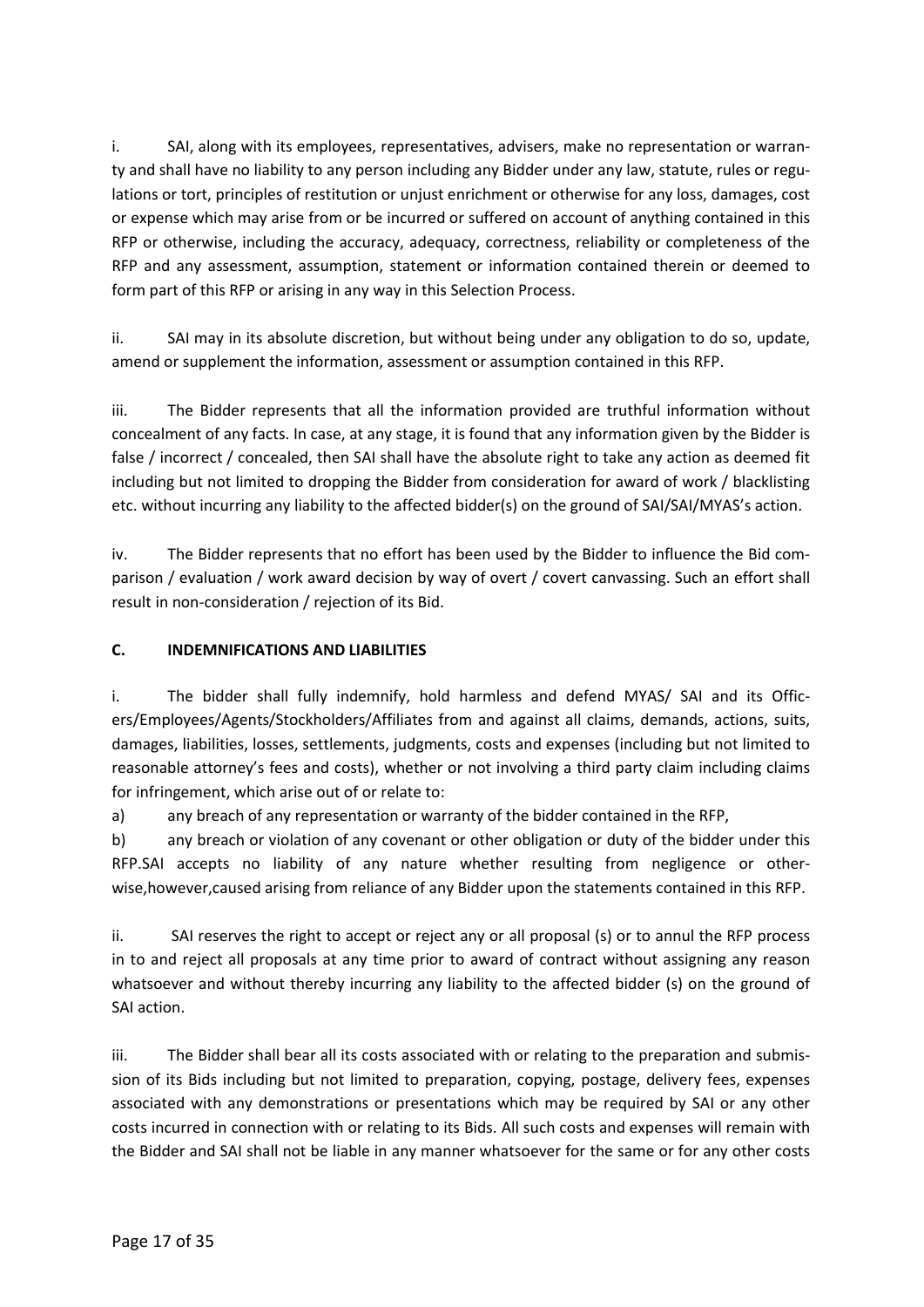or other expenses incurred by the Bidder in preparation or submission of the Bids, regardless of the conduct or outcome of the Selection Process.

iv. Each party shall, at all times, indemnify and keep indemnified the other party, against all claims / damages for any infringement of any intellectual property rights by it of the other party.

v. The Successful Bidder shall at all times indemnify and keep indemnified SAI against all claims/third party claims/damages etc. for any infringement of Intellectual Property Rights (IPR) while providing its services under the Project.

vi. The Successful Bidder shall at all times indemnify and keep indemnified SAI against any claims in respect of any damages or compensation payable in consequences of any accident or injury sustained or suffered by its (the Successful Bidder's) employees or agents or by any other third Party resulting from or by any action, omission or operation conducted by or on behalf of the Successful Bidder.

vii. The Successful Bidder shall at all times indemnify and keep indemnified SAI against and any claims by Employees in respect of wages, salaries, remuneration, compensation or the like.

viii. All claims regarding indemnity shall survive the termination or expiry of the Contract.

# D. TERMINATION

# i. Termination for Insolvency

SAI may at any time terminate the Contract by giving a written notice of One (01) month to the Successful bidder, if the Successful bidder becomes bankrupt or otherwise insolvent. In this event, termination will be without compensation to the Successful bidder, provided that such termination will not prejudice or affect any right of action or remedy, which has accrued or will accrue thereafter to SAI.

ii. Termination for default

a) SAI, New Delhi, without prejudice to any other contractual rights and remedies available to it, may by written notice to the Successful Bidder, terminate the contract in whole or in part, if the Successful Bidder fails to deliver any or all services as per satisfaction of SAI or fails to perform any other contractual obligation(s) within the prescribed time period in the contract, or within any extension thereof granted by SAI, New Delhi.

b) Unless otherwise instructed by SAI, New Delhi, the Successful Bidder shall continue to perform the contract to the extent not terminated.

# iii. Termination for convenience

a) SAI, New Delhi reserves the right to terminate the contract, in whole or in part for its (SAI's) convenience, by serving written notice to the Successful Bidder at any time during the pendency of the contract. The notice shall specify that the termination is for the convenience of SAI, New Delhi. The notice shall also indicate inter alia, the extent to which the Successful Bidder's performance un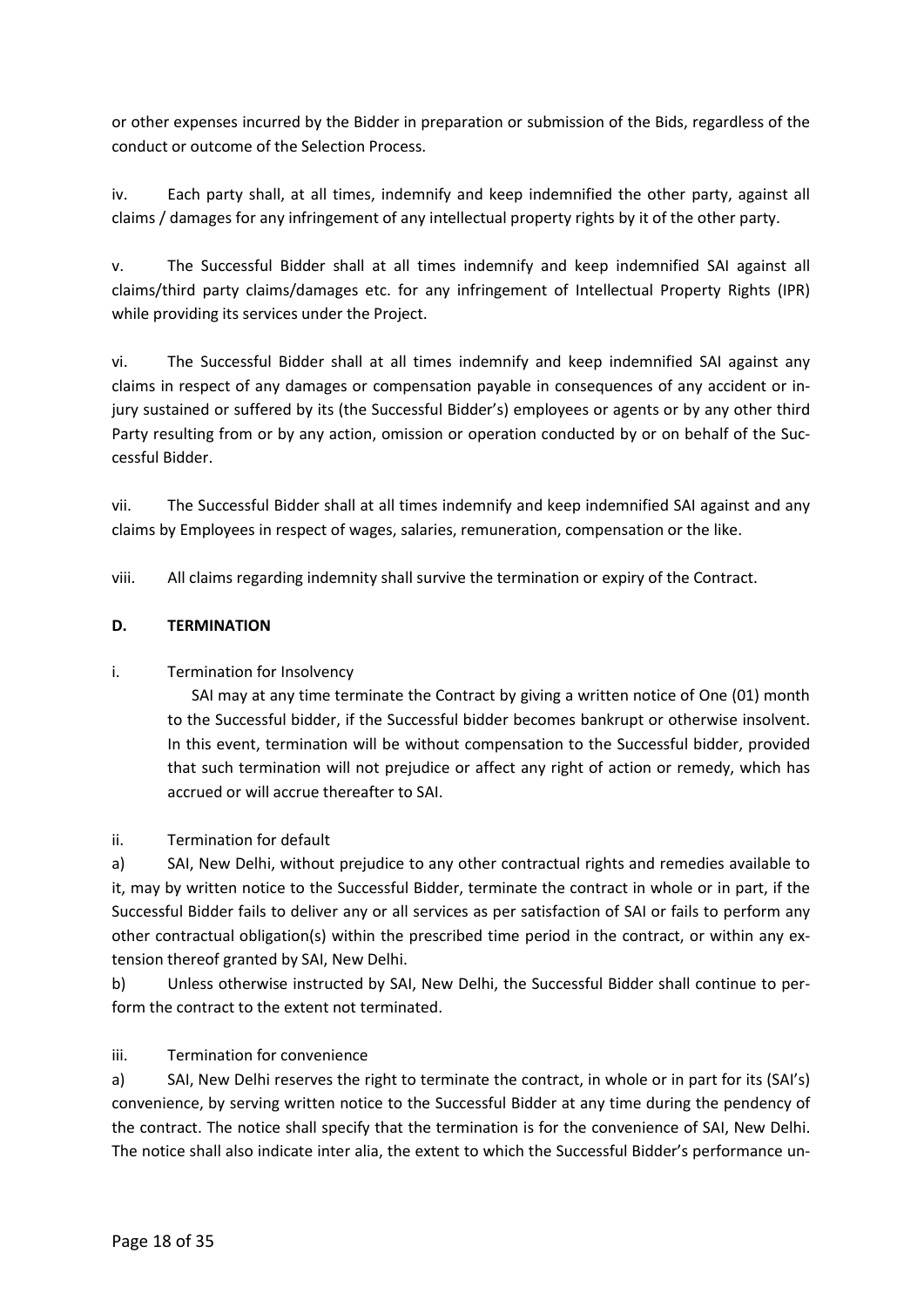der the contract is terminated, and the date with effect from which such termination will become effective.

b) The goods and services which are complete and ready in accordance with terms of the contract for delivery and performance shall be accepted by SAI, New Delhi within 30 (thirty) days of the receipt of the notice of termination by the Successful Bidder in accordance with the contract terms, conditions and prices. For the remaining work, SAI, New Delhi may decide:

• To get any portion of the balance completed and delivered at the contract terms, conditions and prices; and / or

• To cancel the remaining portion of the work and compensate the Successful Bidder by paying an agreed amount for the cost incurred by the Successful Bidder towards the remaining portion of the work

# E. FORCE MAJEURE

i. For purposes of this Clause, "Force Majeure" means an event beyond the control of the Successful bidder and not involving the Successful bidder's fault or negligence and not foreseeable. Such events may include, but are not limited to, acts done in sovereign or contractual capacity, wars or revolutions, fires, floods, epidemics, quarantine restrictions and freight embargoes. The Successful Bidder shall not be liable for imposition of any such sanction so long the delay and/or failure of the Successful Bidder in fulfilling its obligations under the contract is the result of an event of Force Majeure.

ii. If a Force Majeure situation arises, the Successful Bidder shall promptly notify SAI, New Delhi in writing of such conditions and the cause thereof within 07 (seven) days of occurrence of such event. Unless otherwise directed by SAI, New Delhi in writing, the Successful Bidder shall continue to perform its obligations under the contract as far as reasonably practical and shall seek all reasonable alternative means for performance not prevented by the Force Majeure event.

iii. If the performance in whole or in part or any obligation under this contract is prevented or delayed by any reason of Force Majeure for a period exceeding 60 (sixty) days, SAI may at its option terminate the contract without any financial repercussion on either side.

iv. In case due to a Force Majeure event SAI, New Delhi is unable to fulfill its contractual commitment and responsibility, SAI, New Delhi will notify the Successful Bidder accordingly and subsequent actions taken on similar lines described in above subparagraphs.

# F. DISPUTE SETTLEMENT MECHANISM

i. All disputes or differences arising out of or in connection with the present contract including the one connected with the validity of the present contract or any part thereof should be settled by bilateral discussions. SAI and the Successful bidder shall make every efforts to resolve amicably by direct informal negotiation any disagreement or dispute arising between them under or in connection with the Contract.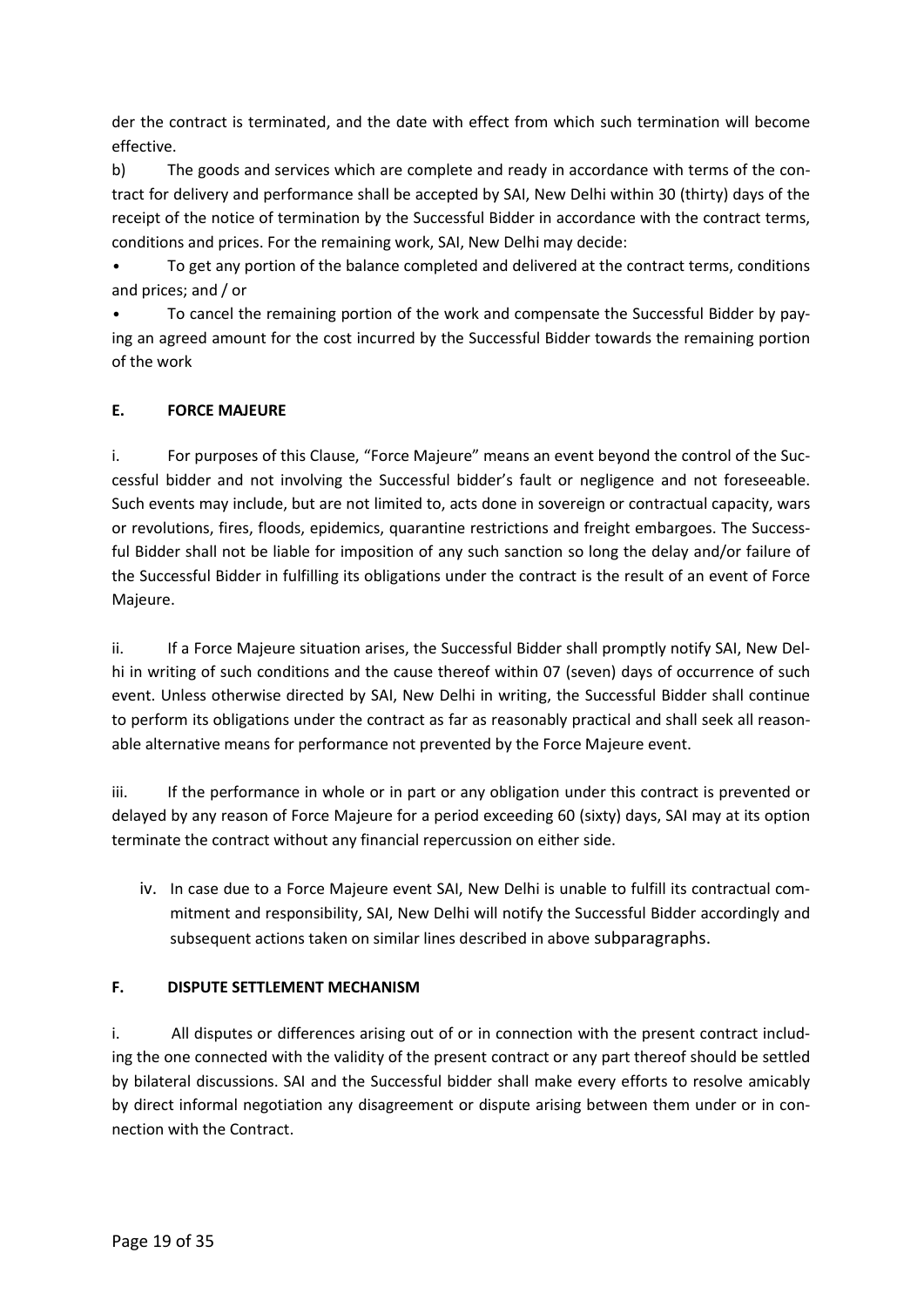ii. If the parties fail to resolve their dispute or difference by such mutual consultation within 30 (thirty) days of its occurrence, then, either SAI, New Delhi or the Successful Bidder may give notice to the other party of its intention to commence arbitration, as hereinafter provided the applicable arbitration procedure will be as per the Arbitration and Conciliation Act, 1996, the rules there under and any statutory modifications or reenactments thereof and the award of such Arbitration Tribunal shall be enforceable in Indian Courts only. In the case of a dispute or difference arising between SAI, New Delhi/ SAI and a Successful Bidder relating to any matter arising out of or connected with the contract, such dispute or difference shall be referred to the Sole Arbitrator, appointed to be the Arbitrator by the Director General (Sports Authority of India). The award of the Arbitrator will be final and binding on the parties to the Contract. The fees and the procedure of the Arbitration proceeding shall be in accordance with the prevailing policies of SAI.

iii. Venue of Arbitration: The Sole Arbitrator shall have its seat in Delhi.

iv. The Arbitration proceedings will be in English Language.

v. Each party shall bear its own cost of preparing and presenting its case. The cost of Arbitration including the fees and expenses shall be shared equally by the parties, unless otherwise awarded by the sole arbitrator.

vi. The parties shall continue to perform their respective obligations under this contract during the pendency of the Arbitration proceedings except in so far as such obligations are the subject matter of SAI's Arbitration proceedings.

vii. All matters connected with this shall be governed by the Indian law both substantive and procedural, for the time being in force and shall be subject to the exclusive jurisdiction of the High Court at Delhi/ New Delhi.

# G. APPLICABLE LAW

The contract shall be governed by and interpreted in accordance with the laws of India for the time being in force.

# H. RESERVED RIGHTS

i. SAI reserves all the right to;

- a) Accept/reject any of the RFP clause in full or part without assigning any reason thereof.
- b) Revise the requirement at a later stage as and when required.
- c) Amend, modify, relax or waive any of the conditions stipulated in the RFP wherever deemed necessary.

ii. SAI reserves all the right to;

a) In the event of any misstatement or misrepresentation being discovered or detected in the information furnished from the documents submitted by the Bidder in response to this RFP or at any later stage, or in the event of any contravention by the Bidder of any condition or criterion stipulated, SAI shall terminate or cancel the appointment / engagement of the Bidder, and nothing shall be payable or be paid by SAI to the Bidder as compensation/damages or penalty;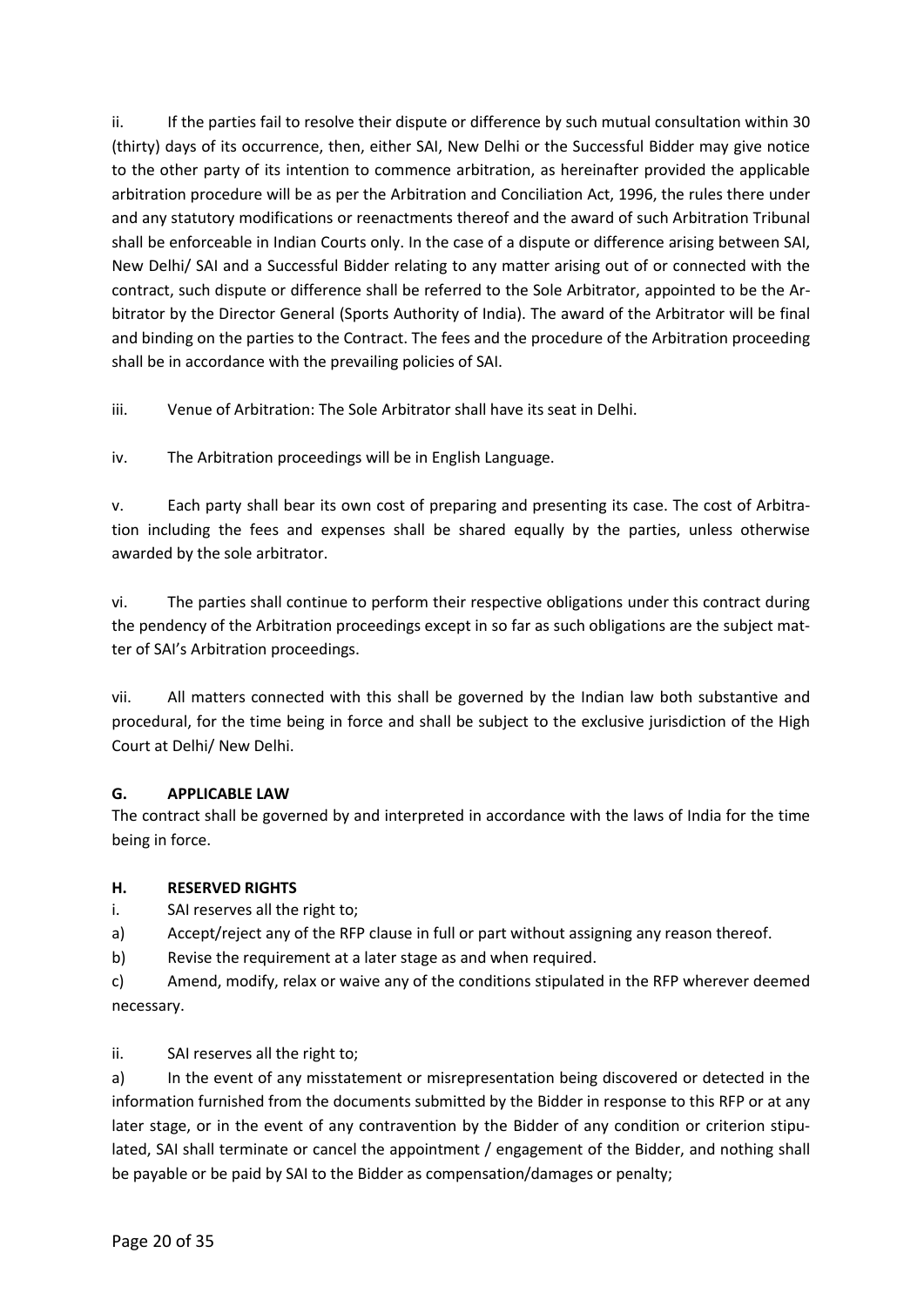b) SAI will not be liable for any costs, damages or losses incurred by any Bidder participating in this RFP, if SAI decides to cancel the RFP process or for any reason whatsoever.

c) The Bidder shall be responsible for all costs incurred in connection with participation in the RFP process, including but not limited to costs incurred in conduct of informative and other diligence activities, participation in meetings / discussions / presentations, preparation of proposal or costs incurred for providing any additional information required by SAI to facilitate the evaluation process.

d) The submission of a response to this RFP by any Bidder confirms the Bidder's acceptance of all terms and conditions of this RFP including the amended terms and conditions, if any. Further, by doing so, the Bidder acknowledges that it has:

 understood and examined the extent of the Rights, scope of Work and other information made available in writing by SAI, for the purpose of this RFP;

 examined all information relevant to the risks, contingencies and other circumstances that could affect the RFP; and

satisfy itself as to the correctness and sufficiency of the RFP.

 Bidders to this RFP or their agents may not make any contact with any party employed by or directly associated with SAI or any of its government partners in relation to this RFP. Any clarifications and all information will be through e-mail only. No queries shall be entertained by SAI after scheduled date and time mentioned in Bid schedule of the RFP.

# I. CORRUPT OR FRAUDULENT PRACTICES

i. It is required by all concerned namely the Bidders/Successful Bidders etc to observe the highest standard of ethics during the procurement and execution of such contracts. In pursuance of this policy, SAI: -

a. will reject a proposal for award if it determines that the Bidder recommended for award has engaged in corrupt or fraudulent or collusion or coercive practices in competing for the contract in question;

b. will declare a firm ineligible or blacklist, either indefinitely or for a stated period of time, to be awarded a contract by SAI, if it at any time determines that the firm has engaged in corrupt or fraudulent or collusion or coercive practices or gross/deliberate negligence in competing for, or in executing the contract.

ii. SAI reserves the right not to conclude the Contract and in case contract has been issued, terminate the same, if, found to be obtained by any misrepresentation, concealment and suppression of material facts by the Bidder. In addition, Bid Security/Performance Security (as the case may be) deposited by the Bidder shall be forfeited and legal as well as administrative action for such misrepresentation, concealment & suppression of material facts shall be initiated.

# J. CONFIDENTIALITY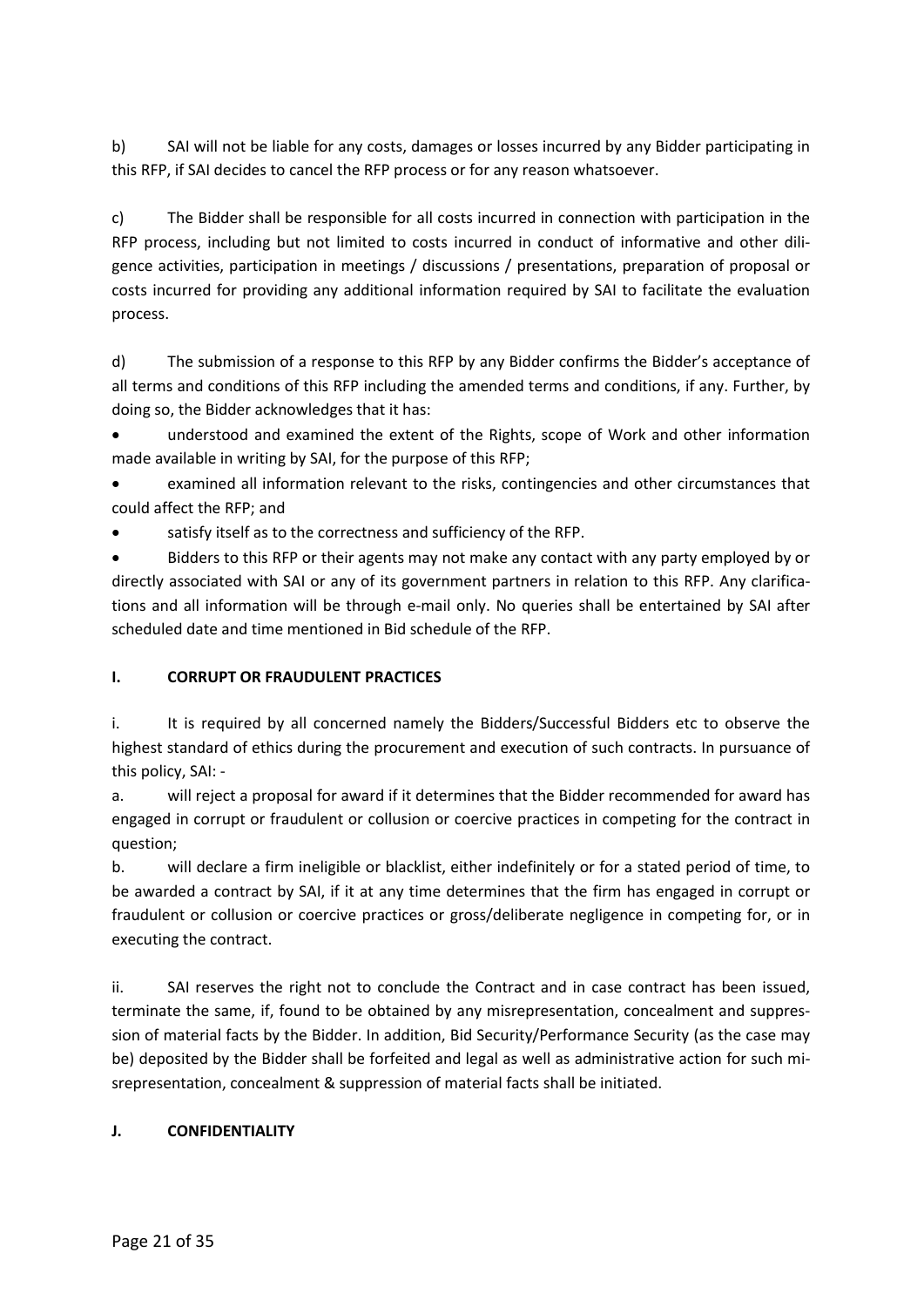i. The Bidder agrees and acknowledges that this RFP is confidential and the Bidder, by downloading the RFP document, agrees and undertakes that nothing contained in this RFP shall be disclosed in any manner whatsoever, except to the financial and legal advisors of such Bidder. The undue use by any Bidder of confidential information related to the Bid process may, at the sole discretion of SAI, result in the rejection of its Bid. The Bidder shall further ensure that such Financial and Legal Advisors or any other Employees, Representatives of the Bidder maintain confidentiality of the RFP, and any information disclosed to them in relation thereto.

ii. The Bidder is not authorized to waive or release any privileged information obtained from or on behalf of SAI. The Bidder is required to maintain the confidentiality of all privileged information. This requirement is perpetual i.e., it will continue even after the termination of the relationship between the Bidder and SAI. This requirement is also intended to prohibit the Bidder from using information obtained from or on behalf of SAI or its successors or assignees, including work product prepared at SAI's expense, for other clients of the Bidder without the prior written approval of SAI. The Bidder is not authorized to identify SAI as a client for the purposes of marketing or for advertising, without the prior written approval of SAI. Upon termination of the relationship, the Bidder agrees to return promptly all information obtained from or on behalf of SAI or any copies thereof to SAI. The Bidder is not authorized to communicate with the public, including the press, about any matter in relation to its relationship` with SAI without the prior written approval of the SAI.

iii. All the informations and documents that are furnished by the Bidder will be treated as strictly confidential by SAI and shall not be disclosed by SAI to any other party, or otherwise used by itself, other than (a) for evaluating the Bids submitted; or (b) as required by Applicable Law.

# K. INELLECTUAL PROPERTY

i. The Agency must ensure that all the Intellectual Property including but not limited to Khelo India Logo, creative's any work, Brand name, Trade name, Service mark, Trademark etc., related to Khelo India shall belong to SAI. In no case in any manner, the qualified agency shall, either directly or indirectly, register, file or attempt to register or file any intellectual property in its own name.

ii. The qualified agency shall be solely responsible for any violation or infringement of any Trademark, Trade name, Copyright, Patent of any person, Firm or Company, personal right of privacy, religious beliefs and/or any other right of any other person including for adherence of regulations, administrative and judicial orders etc.

iii. All exploitation rights including without limitation promotion / sponsorships / distribution / marketing / telecast etc. shall vest with SAI and qualified agency shall not have any right to sell/market the said event to any party.

# L. Other conditions

i. The relationship between the parties hereto shall be on a Principal-to-Principal basis and shall not be deemed to be a Joint Venture, Partnership or Agency of any nature whatsoever between them.

ii. Qualified Agency undertakes and confirms that it shall comply with all requisites, laws and regulations, necessary insurances, that are required to be complied with for conducting the event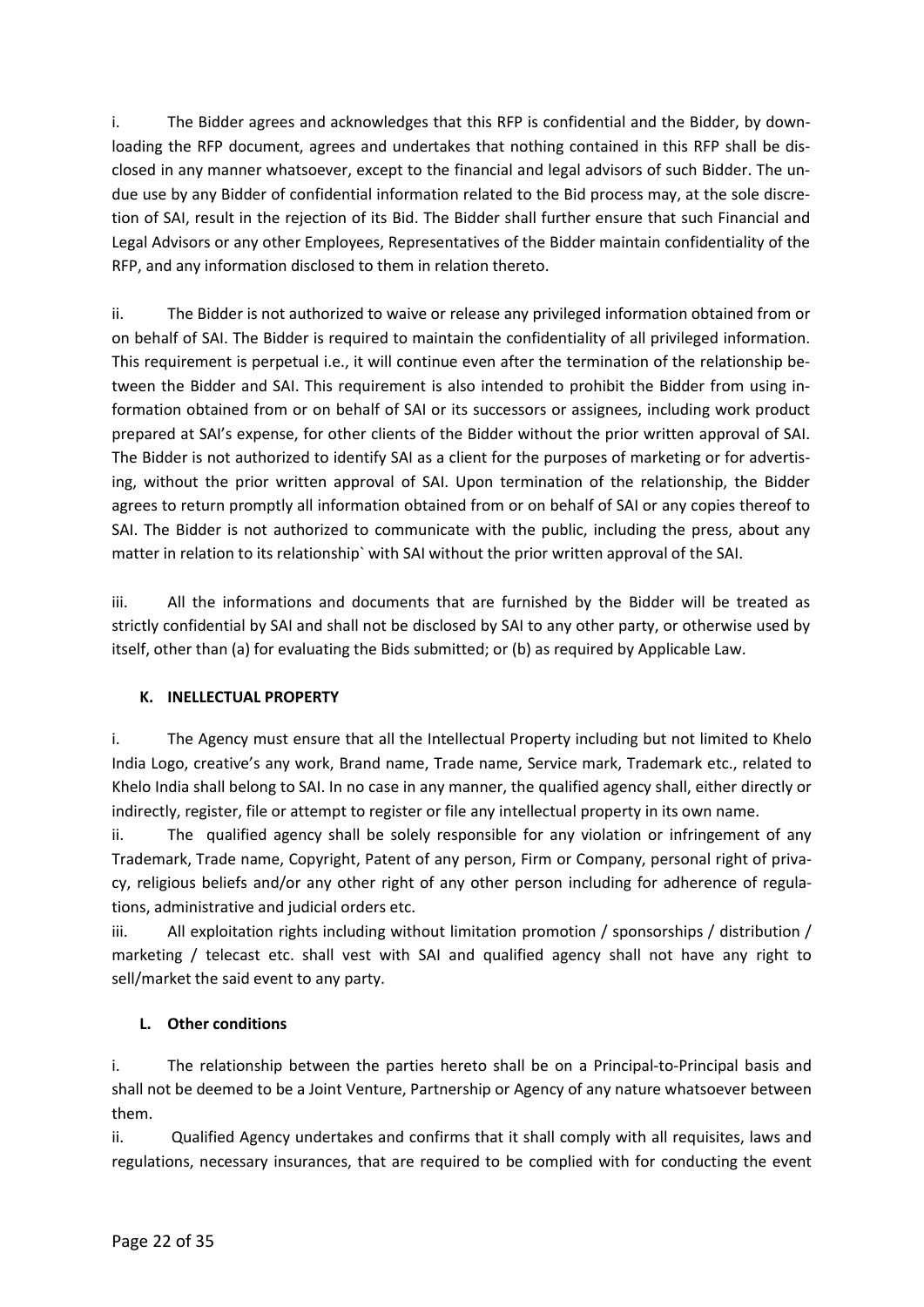and the creation, as well as exclusive assignment of all rights in favour of SAI.Qualified Agency shall keep SAI indemnified and hold SAI harmless from any and all claims including for infringement, losses, demands, damages, costs, charges, expenses that may prejudice SAI's interests and benefits, in any way whatsoever.

iii. SAI shall not be responsible in any way for any unfulfilled obligations and/or liabilities of qualified agency its Affiliates/Associations etc. and/or its agents towards any person, party, company, organization in connection with pending obligations, the finance, employment of other contractual and non-contractual.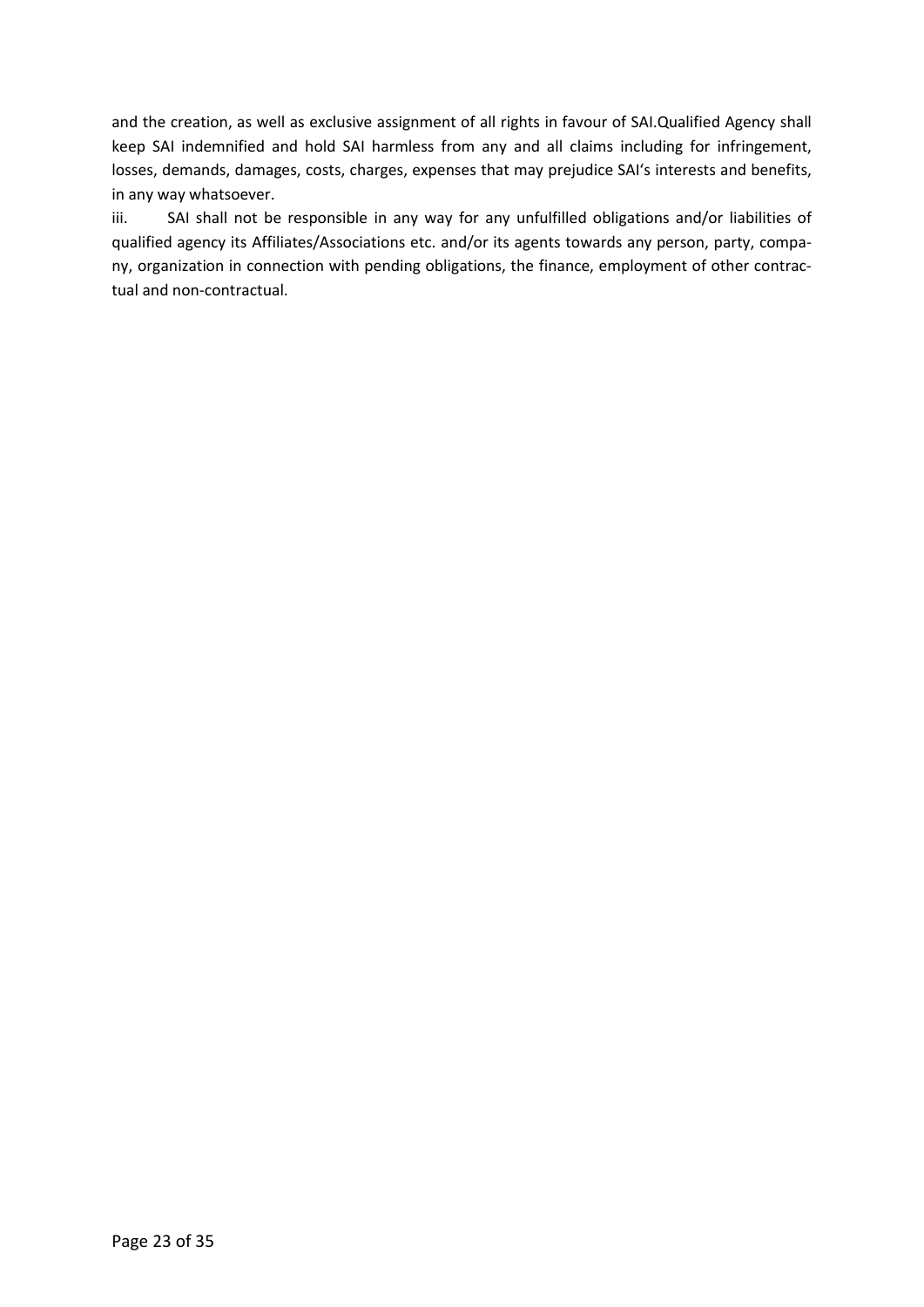#### Annexure I| PRICE BID

#### TO BE FILLED ONLY IN PROVIDED BOQ ON CPP PORTAL

| S.No. | <b>Particulars</b>                      | <b>Package Type</b> | Unit Rate inclusive<br>of all taxes & duties<br>/ Lump sum for one<br>facility (in Rs.) | GST % | Unit Rate in-<br>clusive of GST |
|-------|-----------------------------------------|---------------------|-----------------------------------------------------------------------------------------|-------|---------------------------------|
| 1.    | Carrying out<br>the services<br>of geo- | Package 1           | <b>INR</b> xx                                                                           |       |                                 |
| 2.    |                                         | Package 2           | <b>INR xx</b>                                                                           |       |                                 |
| 3.    | tagging and                             | Package 3           | <b>INR xx</b>                                                                           |       |                                 |
| 4.    | survey of the<br>playfields             | Package 4           | <b>INR xx</b>                                                                           |       |                                 |
| 5.    |                                         | Package 5           | <b>INR xx</b>                                                                           |       |                                 |
| 6.    |                                         | Package 6           | <b>INR xx</b>                                                                           |       |                                 |

The financial proposal submitted is unconditional and fulfils all the requirements of the RFP document.

● Our Financial Proposal shall be binding upon us up to expiration of the validity period of the proposal. We understand the Authority is not bound to accept any proposal that is received.

#### Note:

a. An applicant may chooseto submit financial proposal for more than one package.

b. GST as applicable on date shall be paid extra by SAI on submission of documentary proof at the time of submission of invoices.

c. No conditions should be attached to the price proposal.

d. The amount should be quoted in both figures and words. In case of discrepancies in the prices mentioned in the figure and word, the prices mentioned in the words shall be considered as final price.

- e. The bidders are required to mandatorily submit detailed element wise cost breakup of all the components along with the financial bid in [\*.pdf] format. Also, bidders must ensure that the costs are exclusive of the services available with SAI.
- f. For the sake of clarity, one unit shall be one (1) Field of play (FOP). However, the work order shall be given in a batch of minimum 10 FOP within a municipal limit of town and in case less than 10 FOP payment shall be made on pro -rata basis.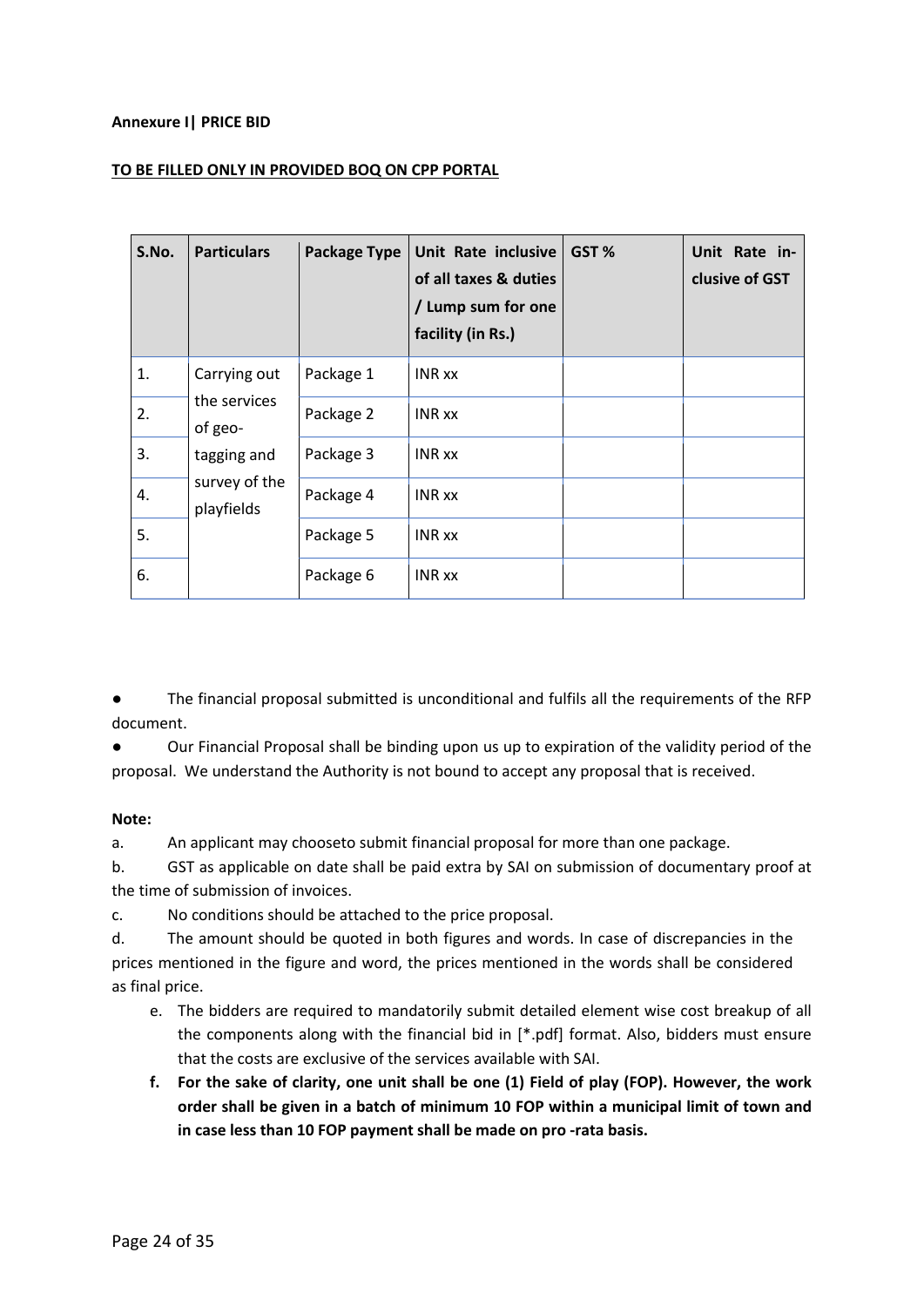- g. The bidders are required to submit the Unit rate considering minimum 5000 FOPs per package are to be assessed. However, these numbers are indicative in nature and may increase depending on the requirements.
- h. All work should be carried out in consultation with designated unit of SAI.

Signature of the Agency: Address: Date: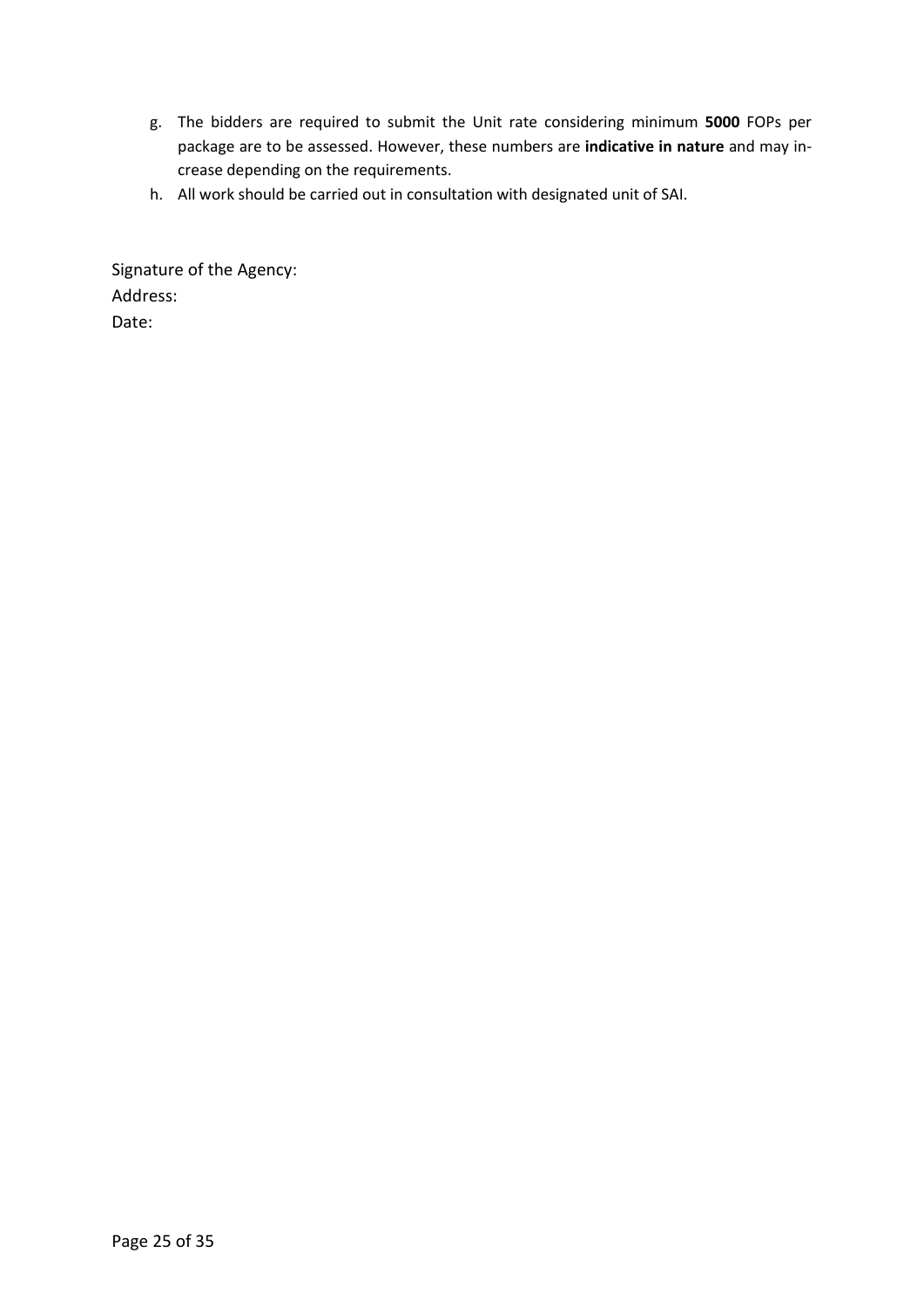#### Annexure II | TERMS OF REFERENCE

With a view to achieving the twin objectives of mass participation and promotion of excellence in sports, Ministry of Youth Affairs and Sports (MYAS) launched revamped "Khelo India – National Programme for Development of Sports" in 2017. One of the twelve components of the Khelo India Scheme is "Playfield Development".

Sports Authority of India (SAI) under the aegis of the Ministry of Youth Affairs and Sports (MYAS) is the nodal authority for IT related components for "Play field development", a component of the Scheme. SAI has launched a web portal (https://web.kheloindia.gov.in/) and a mobile application called the "Khelo India Mobile Application" (KIMA) to develop a sporting ecosystem for users.

Khelo India web portal and Khelo India Mobile Application, collectively referred to as the "Khelo India online platform" has 4 (four) facets, namely, "Learn", "Play", "Get Fit" and "Social", wherein the "Play" facet shall enable the public to acquire information about the various playfields across India. The applicant can refer the websites, namely, www.kheloindia.gov.in and www.sportsauthorityofindia.nic.in/.

Khelo India online platform intends to provide information and give access to the general public of playfields and sports facilities for various sporting disciplines, such as Archery, Athletics, Badminton, Basketball, Boxing, Gymnastics, Hockey, Judo, Kho-Kho, Kabaddi, Shooting, Swimming, Table Tennis, Tennis, Volleyball, Weightlifting, Wrestling, and/or any other sporting discipline. These playfields could consist of outdoors or indoors playing arenas anywhere in India and may be offering the facilities for use by general public upon payment of fee or otherwise.

One of the mandates of "Playfield development" is to create a national inventory of playfields and sports infrastructure on a Geographic Information System (GIS) platform for their optimum utilisation. To achieve this, it is imperative to geotag the locations of available playfields across the country in the 'Khelo India online platform 'for dissemination of information about them and ensure their optimum utilisation by general public.

Through Khelo India online platform, SAI desires to revamp a web-based GIS platform for spatial data enriched with location information in the form of attributes (longitudes and latitudes) and images to be used as information dissemination tool for enhanced user experience.

SAI, on behalf of Khelo India, hereby invites agencies empanelled vide RFE No. 12-2/SAI/FIT IN-DIA/2020 dated 11.06.2020 who would have to engage in the activities defined in the scope of services. SAI intends to appoint the agencies on non-exclusive basis and shall be entitled to have more than one agency offering the same work.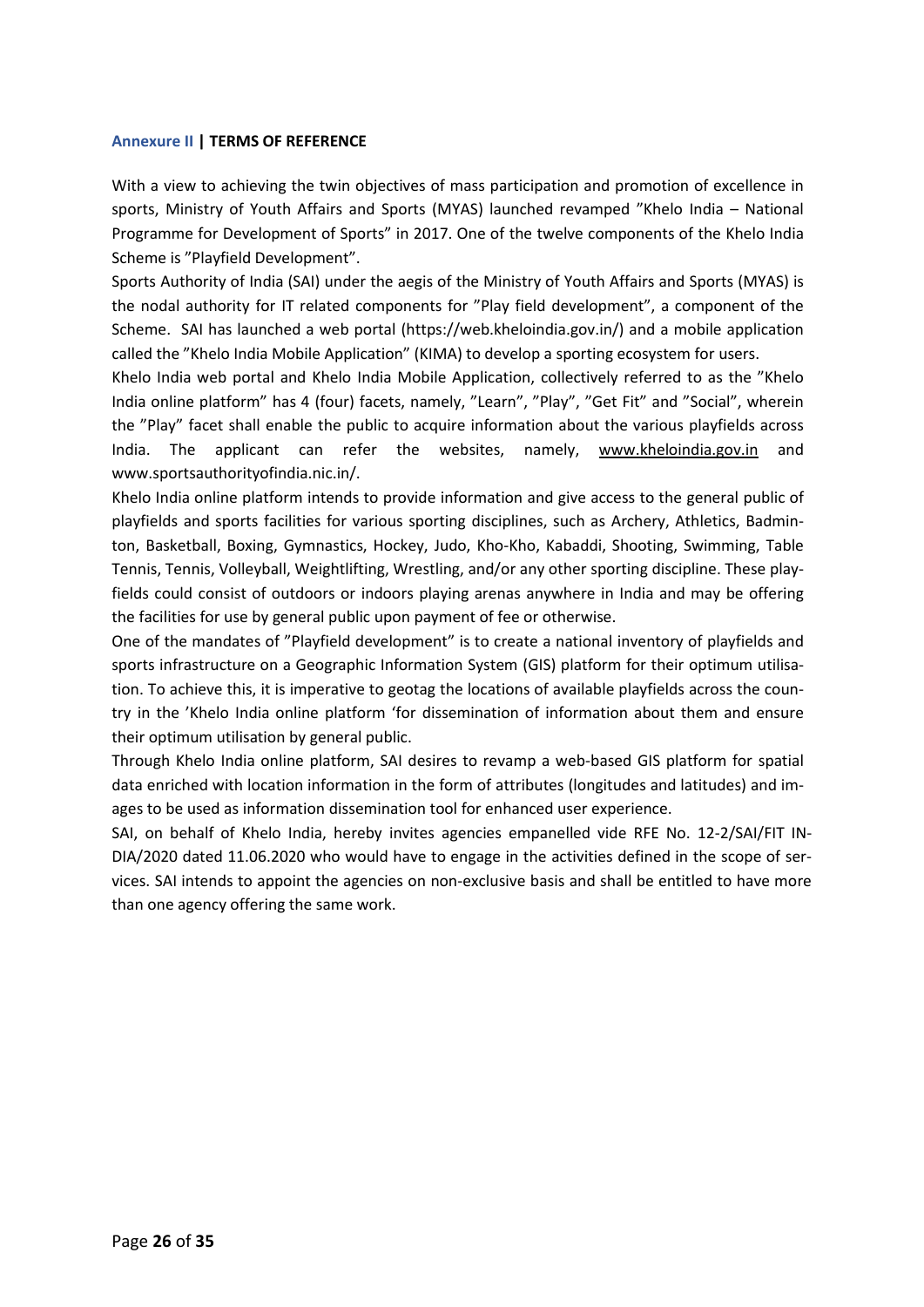# A. Scope of services

This RFP is for geo-tagging and surveying the playfields across all States and Union Territories and hosting on the central software application platform already developed by SAI in form of Khelo India mobile application.

| S. No. | <b>Types of packages</b> | <b>States to be worked</b>                          |  |  |
|--------|--------------------------|-----------------------------------------------------|--|--|
| 1.     | Package 1                | UT of Jammu and Kashmir<br>i.                       |  |  |
|        |                          | ii.<br>UT of Ladakh                                 |  |  |
|        |                          | iii.<br>Punjab                                      |  |  |
|        |                          | iv.<br>Haryana                                      |  |  |
|        |                          | Chandigarh<br>٧.                                    |  |  |
| 2.     | Package 2                | Delhi<br>i.                                         |  |  |
|        |                          | ii.<br>Uttarakhand                                  |  |  |
|        |                          | iii.<br><b>Himachal Pradesh</b>                     |  |  |
|        |                          | <b>Uttar Pradesh</b><br>iv.                         |  |  |
|        |                          | Rajasthan<br>٧.                                     |  |  |
|        |                          | Madhya Pradesh<br>vi.                               |  |  |
| 3.     | Package 3                | Kerela<br>i.                                        |  |  |
|        |                          | <b>Tamil Nadu</b><br>ii.                            |  |  |
|        |                          | iii.<br>Karnataka                                   |  |  |
|        |                          | Puducherry<br>iv.                                   |  |  |
|        |                          | Lakshadweep Islands<br>ν.                           |  |  |
| 4      | Package 4                | Andhra Pradesh<br>i.                                |  |  |
|        |                          | ii.<br>Telangana                                    |  |  |
|        |                          | iii.<br>Gujarat                                     |  |  |
|        |                          | Maharashtra<br>iv.                                  |  |  |
|        |                          | Goa<br>٧.                                           |  |  |
|        |                          | UTs of Dadra and Nagar Haveli, Daman And Diu<br>vi. |  |  |
| 5      | Package 5                | i.<br>West Bengal                                   |  |  |
|        |                          | ii.<br>Assam                                        |  |  |
|        |                          | <b>Bihar</b><br>iii.                                |  |  |
|        |                          | Arunachal Pradesh<br>iv.                            |  |  |
|        |                          | Nagaland<br>٧.                                      |  |  |
|        |                          | Manipur<br>vi.                                      |  |  |
|        |                          | Mizoram<br>vii.                                     |  |  |
|        |                          | Andaman & Nicobar Islands<br>viii.                  |  |  |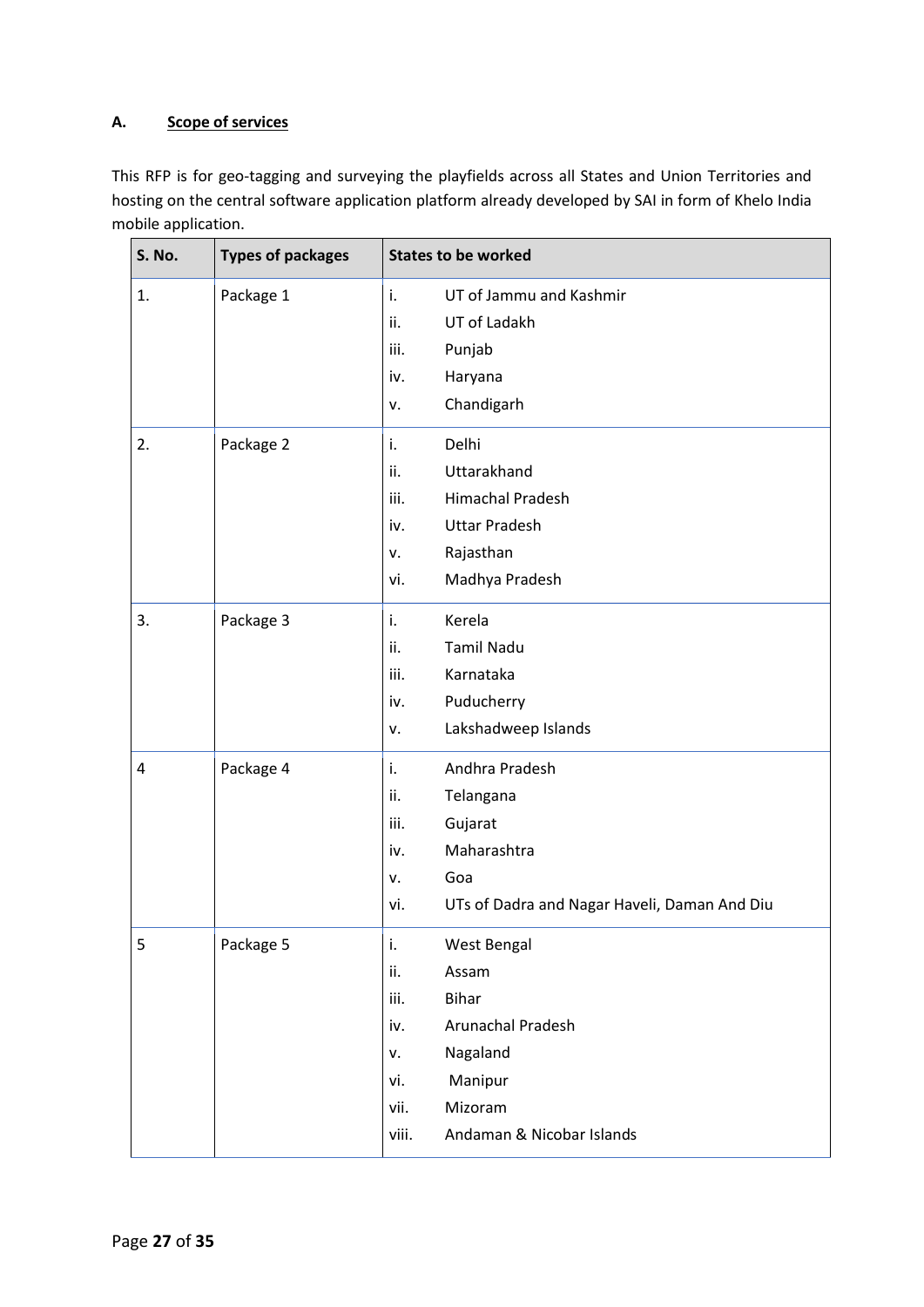| 6 | Package 6 | $\bullet$<br>ι. | Odisha         |
|---|-----------|-----------------|----------------|
|   |           | ii.             | Chhattisgarh   |
|   |           | iii.            | Jharkhand      |
|   |           | iv.             | Meghalaya      |
|   |           | v.              | <b>Tripura</b> |
|   |           | vi.             | Sikkim         |
|   |           |                 |                |

For the purpose of this RFP, the definition of 'Playfield 'implies a field or space (natural or artificial), indoor or outdoor, whether Government, State, Private or PSU exclusively or mostly used for playing sports or games and may include the following:

- i. Playfield accessible to public for usage with or without fee or on subscription basis
- ii. Outdoor/indoor sports facilities (including indoor halls, stadium specifically maintained for purpose of sports)
- iii. Outdoor/indoor facilities in clubs accessible to members only.

However, the above definition shall not include the following :-

- o Vacant Plots
- o Gym including open Gym
- o Private Field not open to public with or without cost such as those in:
- **Residential Societies**
- Sports facility maintained by private person for personal use
- o Agricultural Fields /Farm Land
- o Bio Diversity Parks
- o Open Field on Flood Plains

● For the purpose of this RFP, the playfields which are inside the towns (as per the list issued by Office of the Registrar General & Census Commissioner, India at https://censusindia.gov.in/towns/town.htm) shall be eligible for Geotagging. However, on mutual agreed basis, it can be rural area not covered above.

For the purpose of this RFP, one unit of playfield shall be one Field of play(FOP). However, the work order shall be given in a batch of minimum 10 FOP within a municipal limit of town and in case less than 10 FOP payment shall be made on pro -rata basis. For the sake of clarity, if any stadium/facility has playfields for different sports, they shall be counted as separate playfields. Whereas if there is any sports specific playfield where only one sport is allowed, it shall be considered as one FOP. Further, any multipurpose FOP (in which multiple sports/activities can be undertaken) shall be considered as one FOP.

The agency will carry out the following activities:

i. The qualified agency in each package shall designate one representative as Single Point of Contact (SPOC) for each package who shall coordinate with SAI in respect of the deliverables mentioned in the RFP. The SPOC shall be stationed at SAI Headquarters in Delhi or at the concerned regional centre and shall serve as a single point of contact between SAI and the qualified agency. He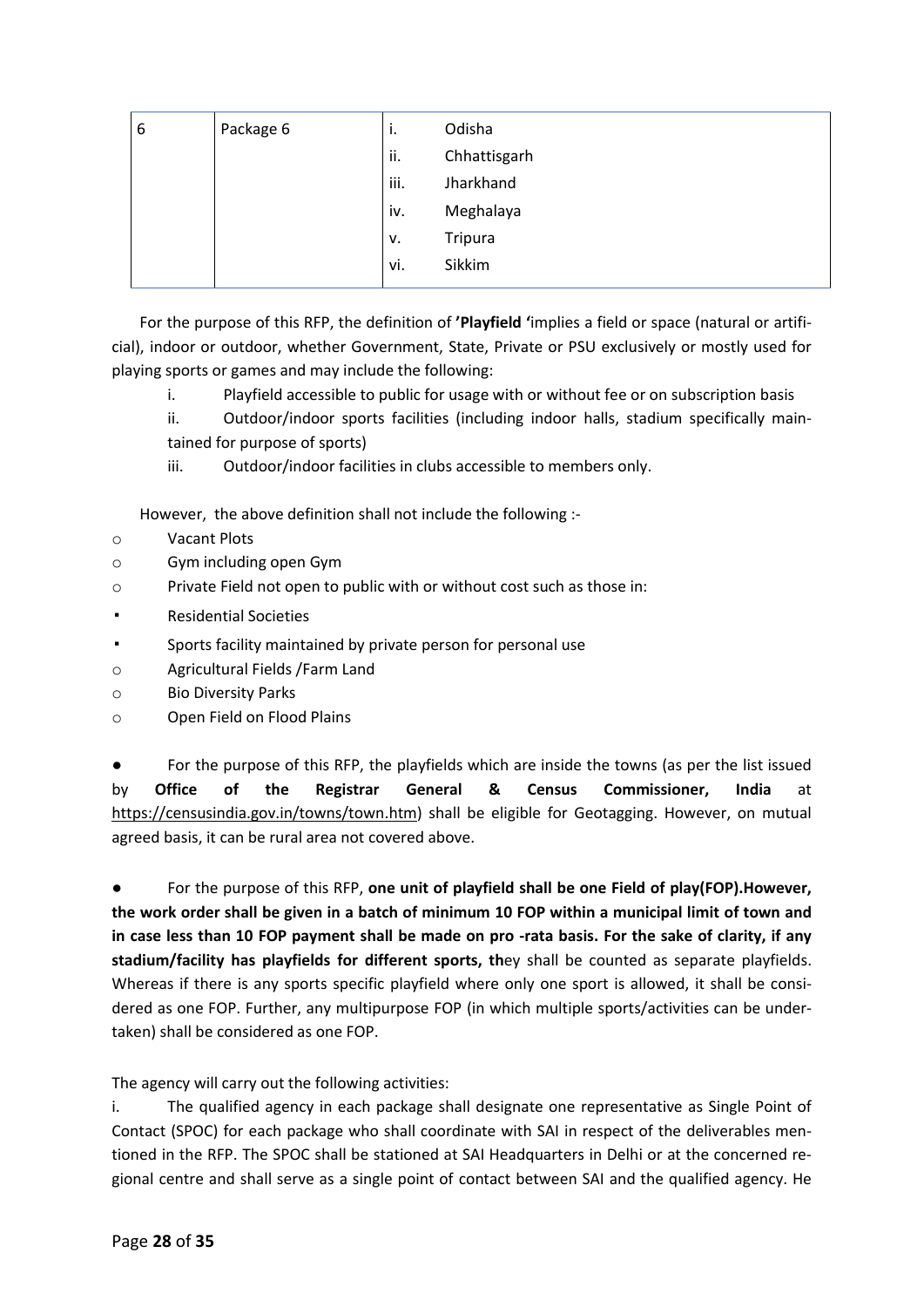/she shall be responsible for overseeing and supervising the entire process of onsite survey in the respective package. The SPOC must hold minimum educational qualification and experience as defined below:

a) Minimum Education Qualification- MBA/PGDM along with

b) Post Qualification Experience- 2 years of relevant experience

c) Computer Skills- Proficiency in MS Office

ii. The work includes visiting the playfield and carrying out the identification and verification of the geographical coordinates, using all necessary GIS devices that may be required for establishing the Geographical coordinates of the location to an accuracy of less than 10 m. Since this will be a continuous process, details of the locations to be identified/ verified shall be provided by SAI/States Sports Department(s) in the form of a list, at the time of issuing individual Work Orders.

iii. The Work Orders shall indicate the timelines to complete the assessments.

iv. The agency or its representatives shall physically visit the location of playfield, collect data as per format prescribed athttps://sportsauthorityofindia.nic.in/geo\_tagging/format.htmltake photos of the playfield and geotag the location, creating a nationaldatabase of existing playfields in each town.

v. The digital photograph of each playfield needs to be taken ( 4 photographs) capturing details such as Field of Play (FOP) & amenities like audience sitting gallery Each photograph as clicked during the survey shall be in '.jpeg' format. The agency shall note that the maximum size of each photo clicked shall not be more than 500 kb. Photographs should try to capture adjoining permanent demarcation wherever possible. For sake of clarity, no image of the playfield shall be downloaded from Internet or pre clicked photographs shared on social media or any image sharing website. The digital photograph shall be time stamped along with date. If any image is found to be contravention of this clause, it shall be counted in the erroneous data and shall attract penalty as per Clause -E of this Annexure.

vi. The work covers carrying out Geo-Enabled survey of the playfield at various locations in and around the designated Geographical Area as per the requirements provided by SAI or State Government or Local Authority from time to time as and when required.

vii. GPS Latitude and Longitude survey of playfield shall be conducted using mobile / handheld device, using Map Interface to geo-tag the facility to maximum accuracy (at least up to 10 m or less)

viii. The agency must ensure that the individual(s) carrying out the geo-tagging activity shall possess smart phone (latest Android version above 5/ IOS above 4.1) with GPS facility for geo-tagging the location of the playfield.

ix. For the survey process, permission for entry into playfield must be obtained before conducting survey. SAI shall provide full support in this.

x. Wherever the administrative head of the sport facility refuses to co-operate with the surveyor for data collection, the agency shall flag the same in the data collection form indicating the specific reason like "Non- Co-Operation by Occupier" with date(s) of visit.

xi. Within the defined timelines, the agency shall prepare a comprehensive project plan for entire project covering detailed tasks which are to be carried out as a part of this project along with delivery schedule and key milestones. The agency is expected to detail the project implementation approach, phases involved, highlighting dependencies.

xii. The Project plan should necessarily cover areas of time, scope, quality, and risk management for the entire project.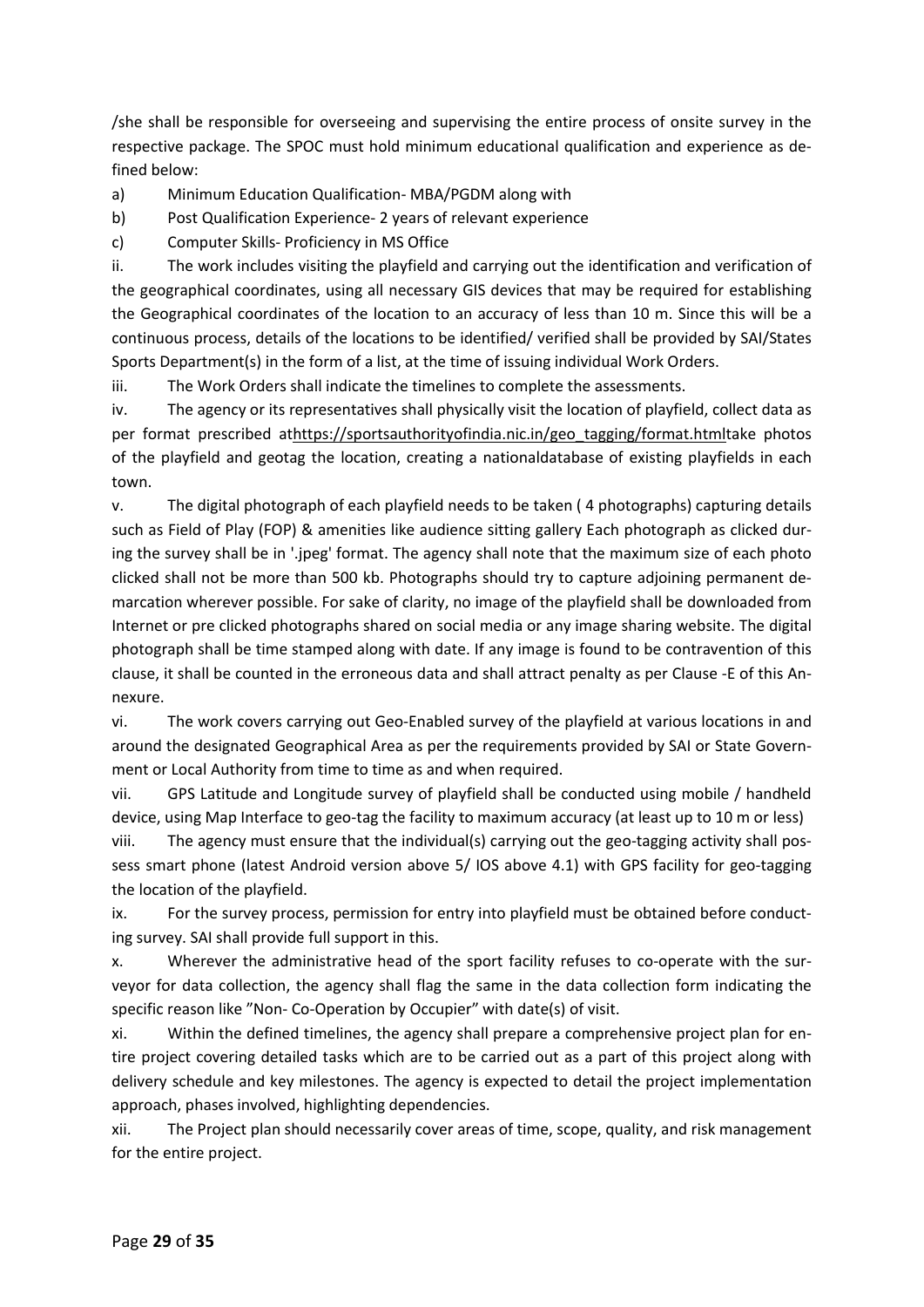xiii. The playfields data so collected by the qualified agency will be synced with the existing data of playfields in Khelo India Mobile Application and shall be used by SAI for promotion, highlighting and any other manner as deem fit by SAI.

# Additional information:

 The Khelo India online platform created by SAI can be accessed by the general public for gathering information such as maps with location pins of the various infrastructure, contact details of the administrator of the playfield.

 The field data collected through the mobile friendly digital template application will be forwarded to the server maintained by SAI after the approval of the competent authority at SAI. The approved data will be reflected on the web portal and mobile application on real time basis.

 During the execution of the project, the identified agency has to participate in periodic review meetings through video conferencing or directly.

 Geo-Tagging Team will arrange their own boarding and lodging in the Districts/Sub-Divisions. The team shall arrange vehicles on their own. SAI shall not be responsible for providing the said facilities.

# B. Deliverables

i. Detailed project Plan at the inception of the Project

ii. Geo-tagging of playfields

iii. Digital templates filled along with photographs ( 4 photographs) with good resolution capturing details such as:

- o Field of play (FOP)
- o Amenities like audience sitting gallery

iv. Fortnightly progress report indicating number of playfields assessed and geotagged.

- v. The agency shall also collect details with respect to the coaches attached with the facility. The details shall include the following:
	- Name, contact details and email ID of the coaches
	- Sports discipline of the respective coaches

vi. Completion Report encompassing the coordinates of each location in excel format along with survey reports signed by appropriate authority (contact details of the signing authority to be provided for verification). A form encompassing the details of the data collected signed by the appropriate authority shall also be uploaded. For sake of clarity, appropriate authority would mean the following:

a. Privately owned facilities - Owner or his Authorised Representative (This will include restrictive use, website & booking address to be captured for link)

- b. Government owned facilities Authorized Govt. officer
- c. SAI owned facilities–Administrator/ SAI authorized officer.
	- vii. The Agency must also highlight the date and time against each facility when they were visited.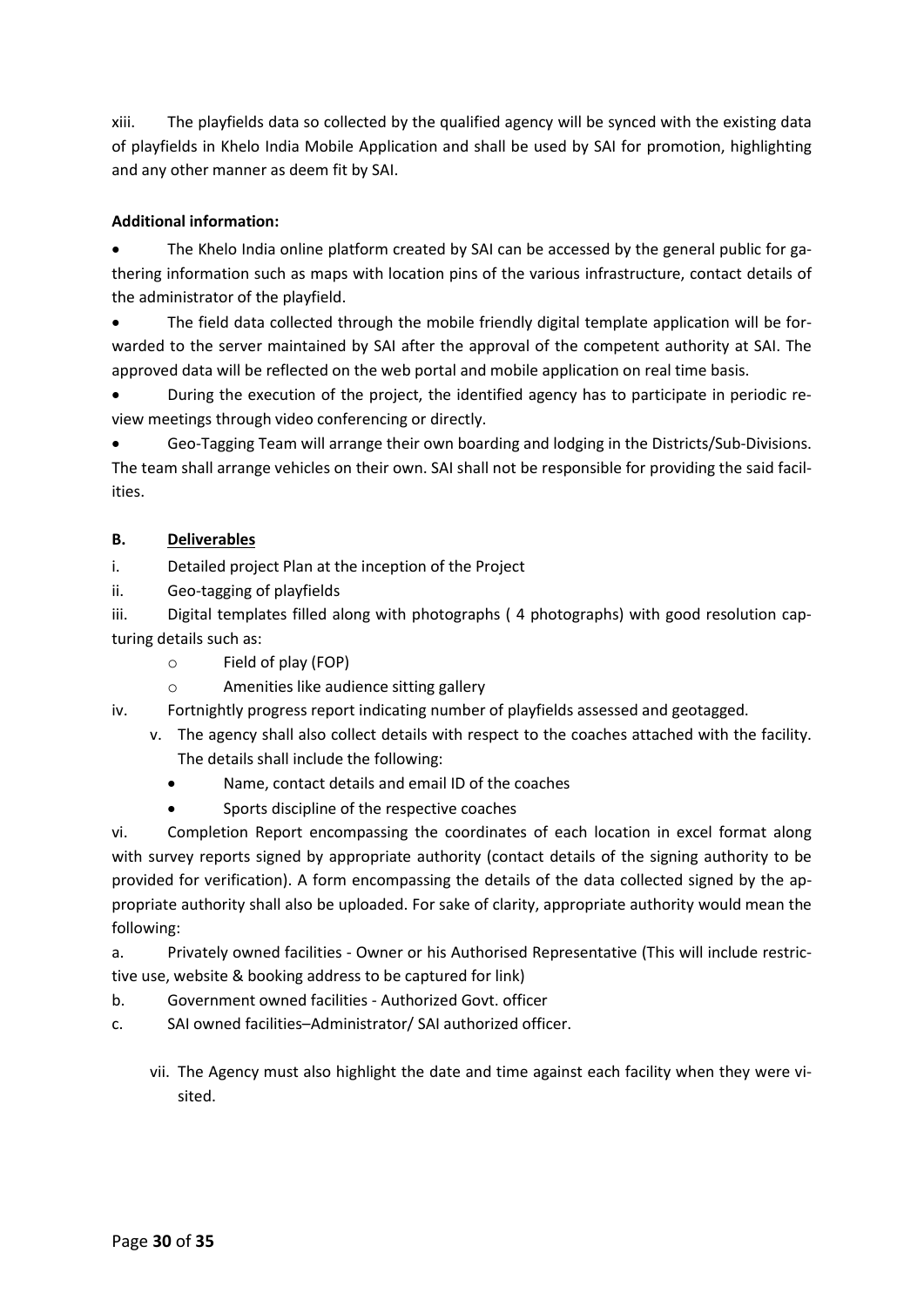#### C. Payment terms

The Agency shall claim its payments based on the number of Field of Play (FOP) assessed during the period. Payments shall be made by SAI to the agency against submission of invoice on bimonthly basis. The work order shall be given in a batch of minimum 10 FOP within a municipal limit of town and in case less than 10 FOP payment shall be made on pro -rata basis.

#### D. Liquidated Damages

If the agency fails to perform the services within the timeframe incorporated in the contract, SAI shall, without prejudice to other rights and remedies available to SAI under the contract, deduct from the contract price as liquidated damages for each week of delay or part thereof until actual delivery, a sum equivalent to 0.5% of relevant portion of the work order subject to maximum damages of 3% of relevant portion of the work order.

If delay continues beyond the said stipulated provision of liquidated damages, SAI reserves its right to terminate the contract and get the balance work done at the risk and cost of the defaulting agency.

#### E. Penalty for shortfall in performance

SAI in its own discretion may conduct physical verifications of 20 Field of Play(FOP)per thousand identified on the basis of random sampling and verify the data. In case of error(s), penalty shall be imposed as per following:

 If errors are identified upto 5 FOPs, then the penalty would be imposed to the tune of 5 times of the cost of the FOPs where deficiency is found.

 If errors are identified beyond 5 FOPs and upto 10 FOPs, then the penalty would be imposed to the tune of 10 times of the cost of the FOPs where deficiency is found .

• In case errors are identified beyond 10 FOPs, then the penalty would be imposed to the tune of 10 times of the cost of the FOPs where deficiency if any found. Further, the agency shall be required to perform resurvey of the entire data within a stipulated time (which shall not be less than 30 days).In case, the agency refuses to perform re-survey of the data or fails to perform resurvey within the stipulated time, SAI reserves the right to terminate the contract with penal provisions as stipulated in contract.

• In case errors are identified beyond 10 FOPs after physical verification of FOPs identifiedon the basis of random samplings mentioned above for the third time , then SAI reserves the right to terminate the contract with the agency with penal provisions as stipulated in contract

 SAI may allow additional time for completion of assignment in consideration of circumstances beyond the control of the Agency to the extent considered justifiable and may decide to forego the whole or part of the aforesaid penalties.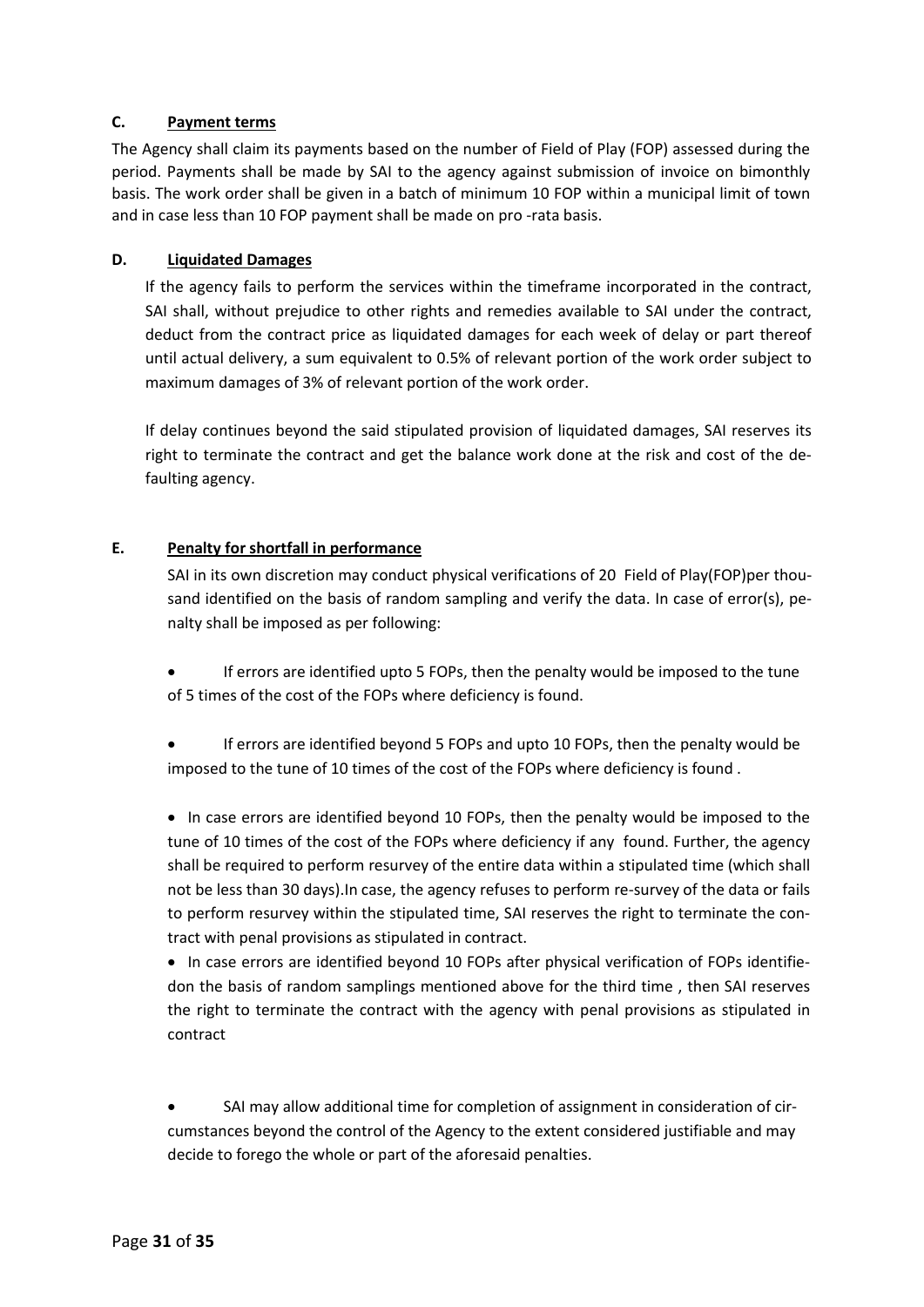# F. Review and monitoring of the Agency's work

The Agency's work will be monitored by a Project Monitoring Unit constituted by SAI.

# G. Support from SAI

During the Project, the Agency shall work in close Co-ordination with SAI and SAI shall provide (or cause others to provide) the following support to the Agency and its permanent team members:

i. Regular review and approval of all the documents submitted by the Agency to the SAI.

ii. Co-ordination support from respective government agencies and other stakeholders.

iii. The list of Playfields and sports facility to be assessed shall be provided by a centralised team of SAI. In addition to the list, the successful agency shall also coordinate with District Administration, Urban Local Bodies of the Towns/ State Governments and any public/private entity having or maintaining playfield as defined in Clause -A of Annexure- II of this RFP for Geo-Tagging the playfields in that area.

iv. Information, resources and assistance (including access to records, systems, and people) required to perform the Services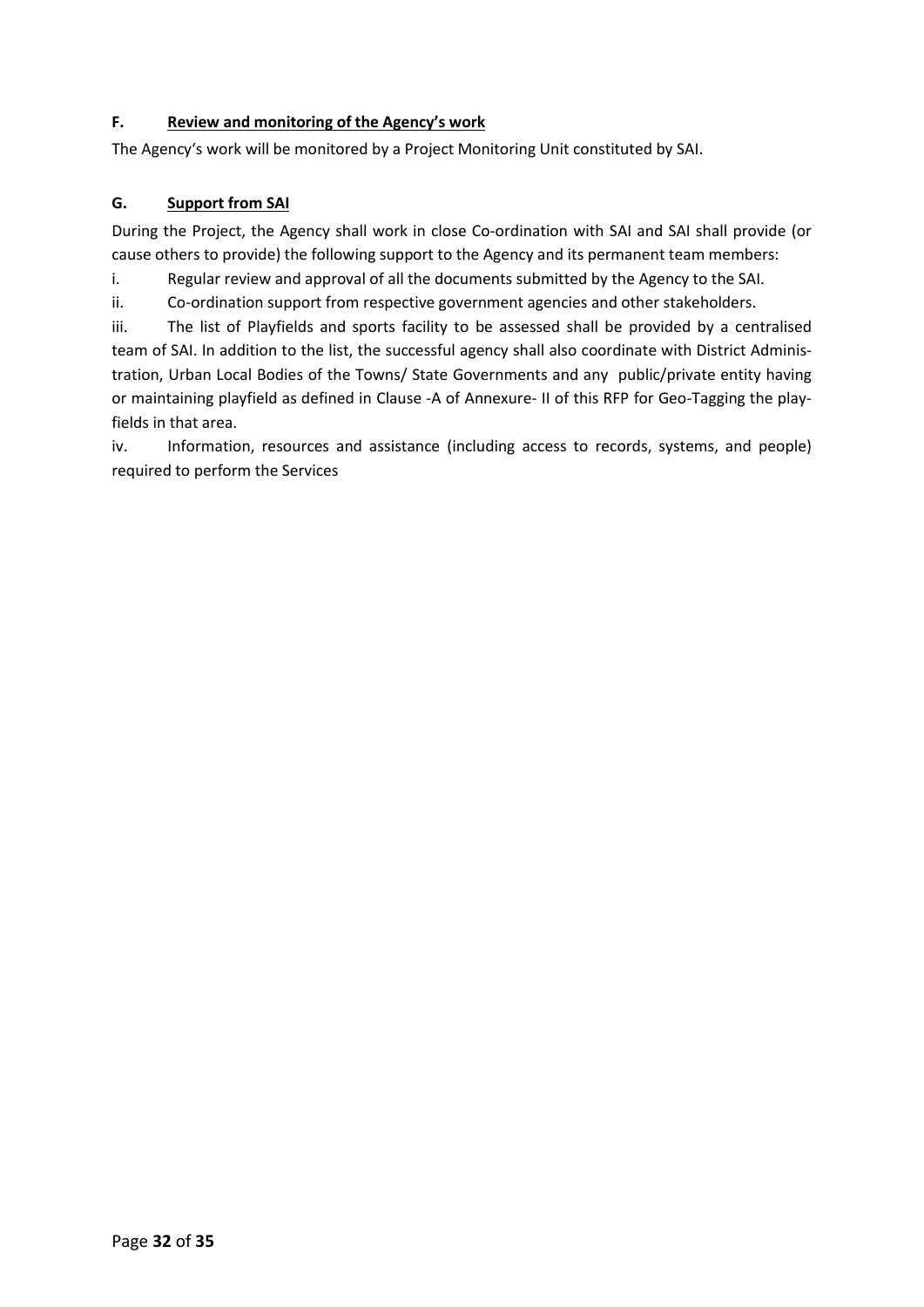#### ANNEXURE III |CONTRACT FORM

#### SPORTS AUTHORITY OF INDIA KHELO INDIA DIVISION

| Contract No | Dated                                                                                          |  |
|-------------|------------------------------------------------------------------------------------------------|--|
| dated       | This is in continuation to this office's Notification of Award/Letter of Intent                |  |
| 1.          |                                                                                                |  |
| 2.          | Bidding Document RFP No dated and subsequent<br>Amendment No,dated(if any), issued by the SAI. |  |

3. Service provider's Bid No……………………. dated ………………….. and subsequent communication(s) No………………….. dated………………… (if any), exchanged between the service provider and the client in connection with this Bid.

4. In addition to this Contract Form, the following documents along with the documents mentioned under paragraphs 2 and 3 above, shall also be deemed to form and be read and construed as integral part of this Contract:

| Annexure I   | $\sim 10^{-11}$ | General Conditions of Contract (as per RFP)                    |
|--------------|-----------------|----------------------------------------------------------------|
| Annexure II  | $\sim 100$      | Terms of Reference (as per RFP)                                |
| Annexure III | $\sim 100$      | Bid Form furnished by the service provider                     |
| Annexure IV  | $\sim 100$      | Price Schedule(s) furnished by the service provider in its Bid |
| Annexure V   |                 | SAI's Notification of Award of Contract/Letter of Intent       |

5. Some terms, conditions, stipulations etc. out of the above-referred documents are reproduced below for ready reference:

(i) Brief particulars of the services which shall be provided by the service provider are asunder:

| Schedule No. | Brief descrip-<br>tion of services   unit | $\vert$ Accounting $\vert$ Overall con- | tract value | Terms of delivery |
|--------------|-------------------------------------------|-----------------------------------------|-------------|-------------------|
|              |                                           |                                         |             |                   |

Page 33 of 35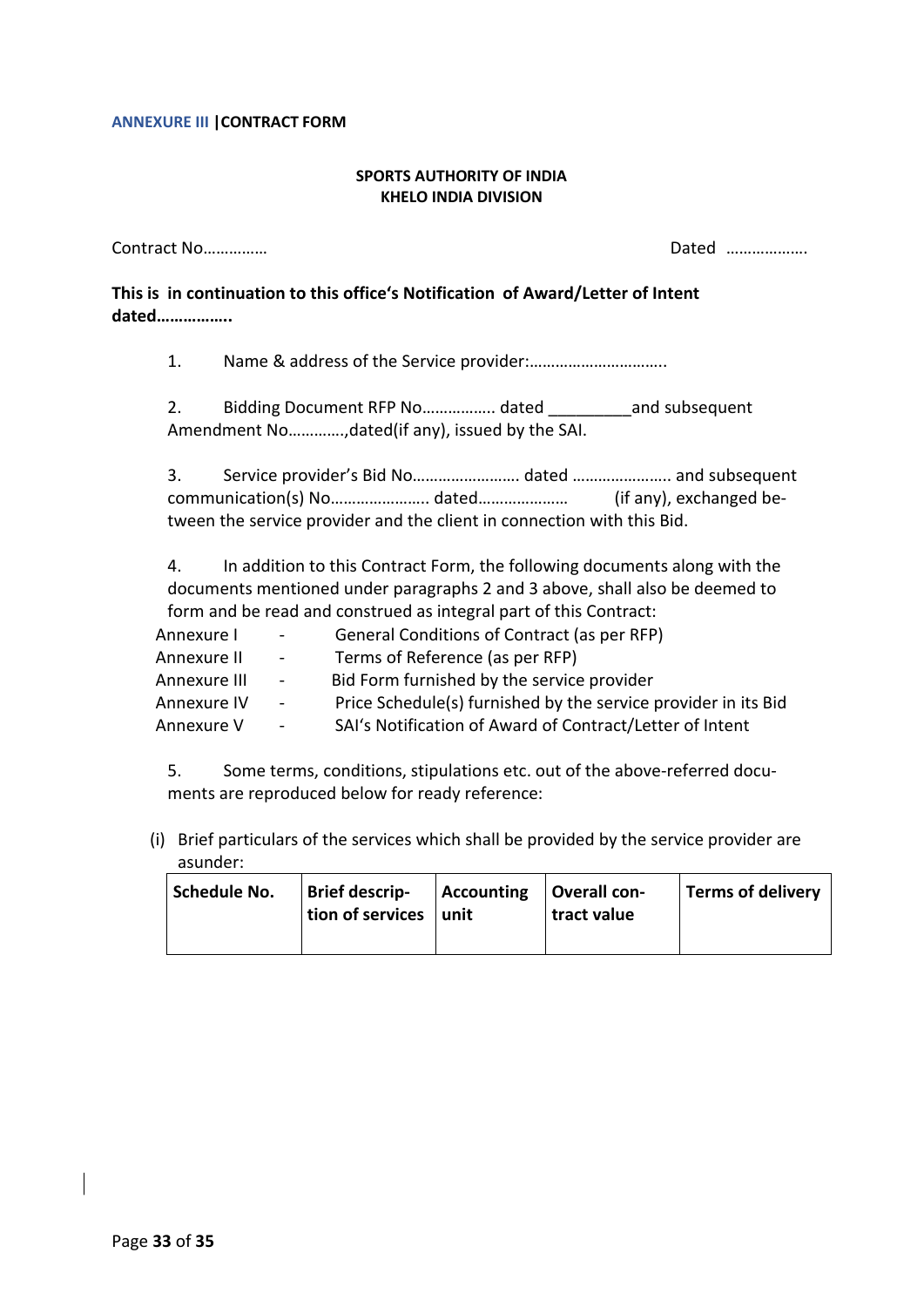|  | Carrying out<br>the services of<br>Geo-Tagging<br>and survey of<br>the Playfields | <b>INR</b> | As and when re-<br>quired during the<br>term of contract,<br>individual work<br>order(s) shall be<br>issued by SAI indi-<br>cating the details<br>of work such as<br>locations to be<br>assessed and the<br>time period to<br>complete the<br>tasks (which shall<br>not be less than<br>30 days). |
|--|-----------------------------------------------------------------------------------|------------|---------------------------------------------------------------------------------------------------------------------------------------------------------------------------------------------------------------------------------------------------------------------------------------------------|
|  |                                                                                   |            |                                                                                                                                                                                                                                                                                                   |

Any other additional services (if applicable) and cost thereof:

(ii) Contract valid up to: The tenure shall be limited to 02 years or mapping of 75000 Field of Play (FOPs) whichever is earlier.The number of FOPs assessed across India may be increased by a maximum of 25% within the overall cost of the tender but not beyond the period of 02 years as mentioned above without any change in Unit price and other terms and conditions.

# (iii) Prices:\_\_\_\_\_\_\_\_\_\_\_\_\_\_\_\_\_

- (iv) Details of Performance Security:
	- Performance Bank Guarantee ("PBG") for an amount equivalent to 03% of the contract value inclusive of tax i.e **Example 20 The PBG should remain** valid for an additional period of 60 (sixty) days beyond the timelines mentioned in the PO.
- (v) Payment terms: In accordance with Clause- C of Annexure -II of this RFP.

(Signature, name and address of the authorized official) For and on behalf of

Director General Sports Authority of India Received and accepted this Contract

> [Signature with date, name and designation] for and on behalf of Messrs [Name & address (Seal of the service provider)

> > Date:…………………………. Place:…………………………